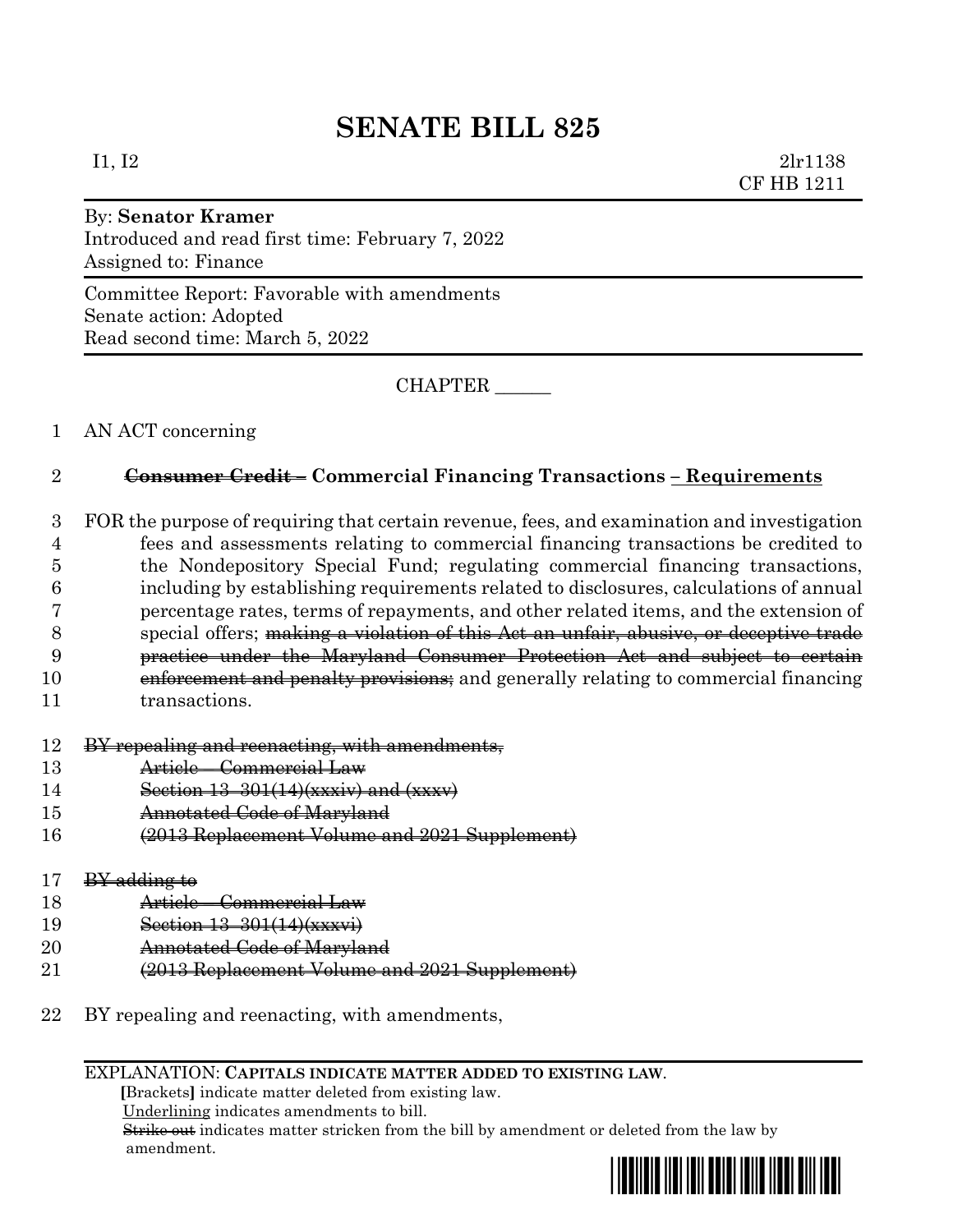## **SENATE BILL 825**

| $\mathbf 1$    | Article – Financial Institutions                                                                             |
|----------------|--------------------------------------------------------------------------------------------------------------|
| 2              | Section 11–610(a)(13)(i), (b)(1), and (c)                                                                    |
| 3              | Annotated Code of Maryland                                                                                   |
| 4              | (2020 Replacement Volume and 2021 Supplement)                                                                |
|                |                                                                                                              |
| $\overline{5}$ | BY adding to                                                                                                 |
| 6              | Article – Financial Institutions                                                                             |
| 7              | Section $12-1101$ through $\frac{12-1115}{2}$ $\frac{12-1114}{2}$ to be under the new subtitle "Subtitle 11. |
| 8              | Commercial Financing"                                                                                        |
| 9              | Annotated Code of Maryland                                                                                   |
| 10             | (2020 Replacement Volume and 2021 Supplement)                                                                |
|                |                                                                                                              |
| 11<br>12       | SECTION 1. BE IT ENACTED BY THE GENERAL ASSEMBLY OF MARYLAND,<br>That the Laws of Maryland read as follows:  |
| 13             | Article - Commercial Law                                                                                     |
|                |                                                                                                              |
| 14             | $+3-30+$                                                                                                     |
| 15             | Unfair, abusive, or deceptive trade practices include any:                                                   |
| 16             | Violation of a provision of:<br>$\leftrightarrow$                                                            |
| 17             | The federal Servicemembers Civil Relief Act; for<br>$(x \times x)$                                           |
| 18             | (xxxv) [§] SECTION 11-210 of the Education Article; or                                                       |
|                |                                                                                                              |
| 19             | TITLE 12, SUBTITLE 11 OF THE<br><del>FINANCI</del>                                                           |
| 20             | <b>INSTITUTIONS ARTICLE; OR</b>                                                                              |
|                |                                                                                                              |
| 21             | <b>Article - Financial Institutions</b>                                                                      |
| 22             | $11 - 610.$                                                                                                  |
| 23             | There is a Nondepository Special Fund that consists of:<br>(a)                                               |
|                |                                                                                                              |
| 24             | Any other fee, examination or investigation fee or assessment, or<br>(13)<br>(i)                             |
| 25             | revenue received by the Commissioner under this subtitle, Subtitles 2, 3, 4, and 5 of this                   |
| 26             | title, Title 12, Subtitles 1, 4, 9, and 10 of this article, Title 12, [Subtitle] SUBTITLES 12                |
| 27             | AND 14 of the Commercial Law Article, and Title 14, Subtitles 12 and 19 of the Commercial                    |
| 28             | Law Article; and                                                                                             |
| 29             | (b)<br>Notwithstanding subsection (a) of this section:                                                       |
| 30             | (1)<br>The Commissioner shall pay all fines and penalties collected by the                                   |
| 31             | Commissioner under Title 2, Subtitle 1 of this article, this subtitle, Subtitles 2, 3, 4, and 5              |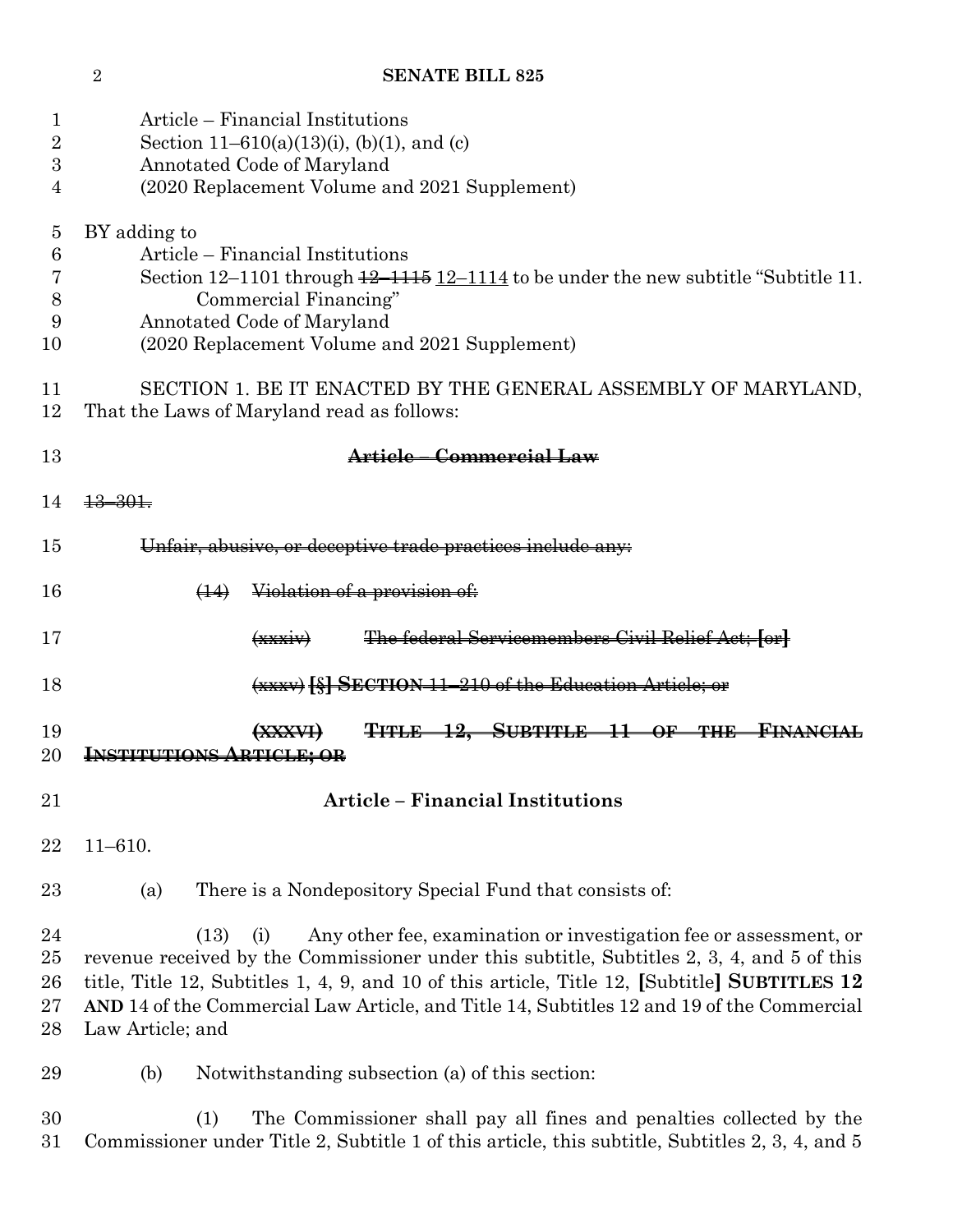of this title, Title 12, Subtitles 1, 4, 9, **[**and**]** 10**, AND 11** of this article, Title 12, Subtitle 14 of the Commercial Law Article, and Title 14, Subtitles 12 and 19 of the Commercial Law

Article into the General Fund of the State; and

 (c) The purpose of the Fund is to cover the direct and indirect costs of fulfilling the statutory and regulatory duties of the Commissioner and the State Collection Agency Licensing Board related to:

- (1) Title 2, Subtitle 1 of this article; (2) This subtitle; (3) Subtitle 2 of this title; 10 (4) Subtitle 3 of this title; 11 (5) Subtitle 4 of this title; (6) Subtitle 5 of this title; (7) Title 12, Subtitle 1 of this article; (8) Title 12, Subtitle 4 of this article; (9) Title 12, Subtitle 9 of this article; (10) Title 12, Subtitle 10 of this article; **(11) TITLE 12, SUBTITLE 11 OF THIS ARTICLE; [**(11)**] (12)** Title 7 of the Business Regulation Article; **[**(12)**] (13)** Title 12 of the Commercial Law Article; **[**(13)**] (14)** Title 14, Subtitles 12, 19, and 42 of the Commercial Law Article; **[**(14)**] (15)** Title 7, Subtitles 1, 3, 4, and 5 of the Real Property Article; **[**(15)**] (16)** Title 26, Subtitle 6 of the Education Article; and **[**(16)**] (17)** Any other expense authorized in the State budget. **SUBTITLE 11. COMMERCIAL FINANCING.**
- **12–1101.**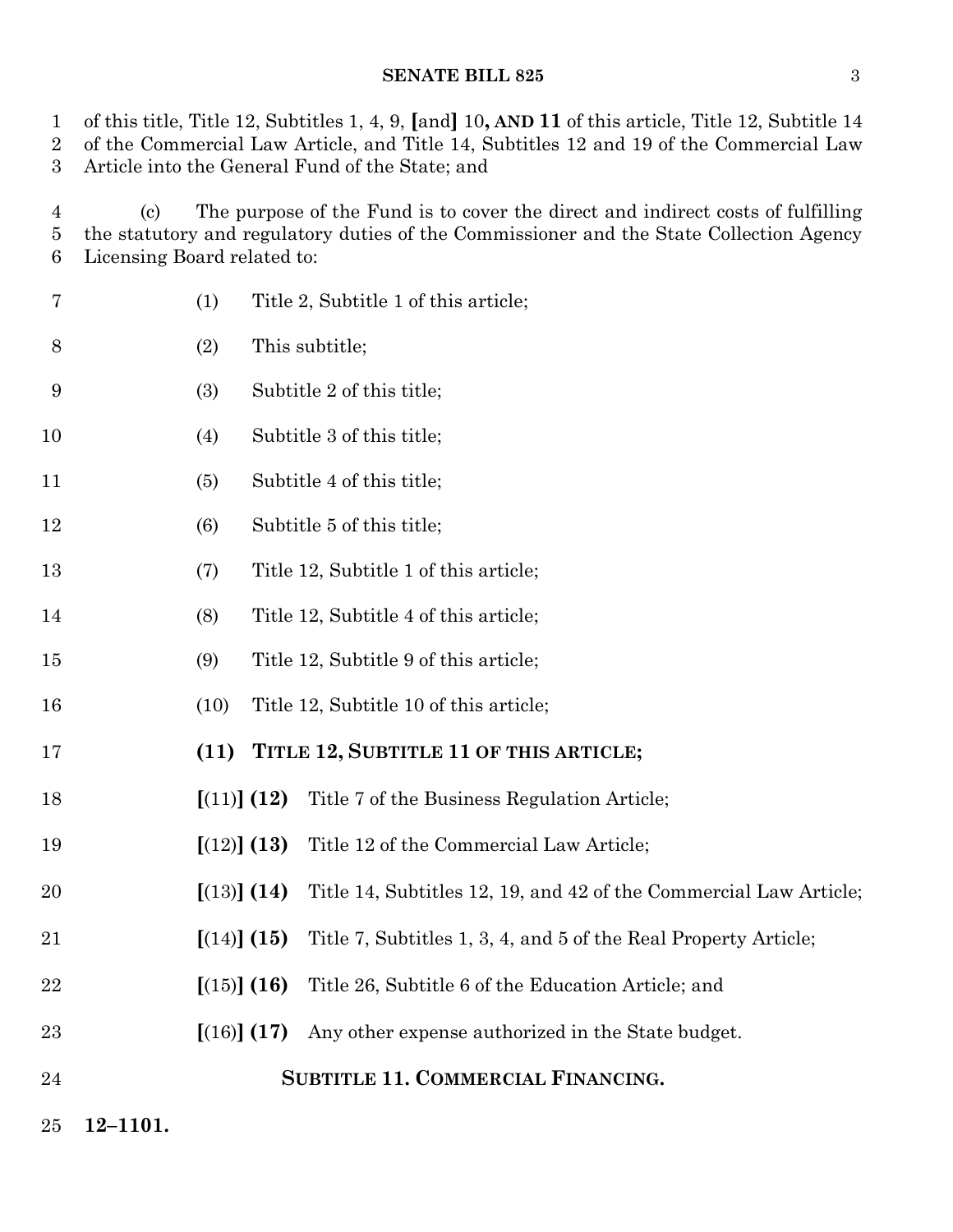**(A) IN THIS SUBTITLE THE FOLLOWING WORDS HAVE THE MEANINGS INDICATED.**

 **(B) (1) "CLOSED–END FINANCING" MEANS A CLOSED–END EXTENSION OF CREDIT, SECURED OR UNSECURED, INCLUDING EQUIPMENT FINANCING, THAT:**

 **(I) DOES NOT MEET THE DEFINITION OF A LEASE UNDER ARTICLE 2A OF THE UNIFORM COMMERCIAL CODE; AND**

 **(II) THE PROCEEDS OF WHICH A RECIPIENT DOES NOT INTEND TO USE PRIMARILY FOR PERSONAL, FAMILY, OR HOUSEHOLD PURPOSES.**

 **(2) "CLOSED–END FINANCING" INCLUDES FINANCING THAT HAS AN ESTABLISHED PRINCIPAL AMOUNT AND DURATION.**

 **(C) "COMMERCIAL FINANCING" MEANS OPEN–END FINANCING, CLOSED–END FINANCING, SALES–BASED FINANCING, A FACTORING TRANSACTION, OR ANOTHER FORM OF FINANCING, THE PROCEEDS OF WHICH THE RECIPIENT DOES NOT INTEND TO USE PRIMARILY FOR PERSONAL, FAMILY, OR HOUSEHOLD PURPOSES.**

 **(D) "FACTORING TRANSACTION" MEANS AN ACCOUNTS RECEIVABLE PURCHASE TRANSACTION:**

 **(1) THAT INCLUDES AN AGREEMENT TO PURCHASE, TRANSFER, OR SELL A LEGALLY ENFORCEABLE CLAIM FOR PAYMENT HELD BY A RECIPIENT FOR GOODS THE RECIPIENT HAS SUPPLIED OR SERVICES THE RECIPIENT HAS RENDERED THAT HAVE BEEN ORDERED BUT FOR WHICH PAYMENT HAS NOT BEEN MADE; AND**

 **(2) THE PROCEEDS OF WHICH THE RECIPIENT DOES NOT INTEND TO USE PRIMARILY FOR PERSONAL, FAMILY, OR HOUSEHOLD PURPOSES.**

 **(E) (1) "FINANCE CHARGE" MEANS THE COST OF COMMERCIAL FINANCING REPRESENTED AS A DOLLAR AMOUNT.**

**(2) "FINANCE CHARGE" INCLUDES:**

 **(I) A CHARGE PAYABLE DIRECTLY OR INDIRECTLY BY A RECIPIENT AND IMPOSED DIRECTLY OR INDIRECTLY BY A PROVIDER AS AN INCIDENT TO OR A CONDITION OF THE EXTENSION OF COMMERCIAL FINANCING;**

 **(II) A CHARGE THAT WOULD BE INCLUDED UNDER 12 C.F.R. PART 1026.4 IF A TRANSACTION WERE SUBJECT TO 12 C.F.R. PART 1026.4; AND**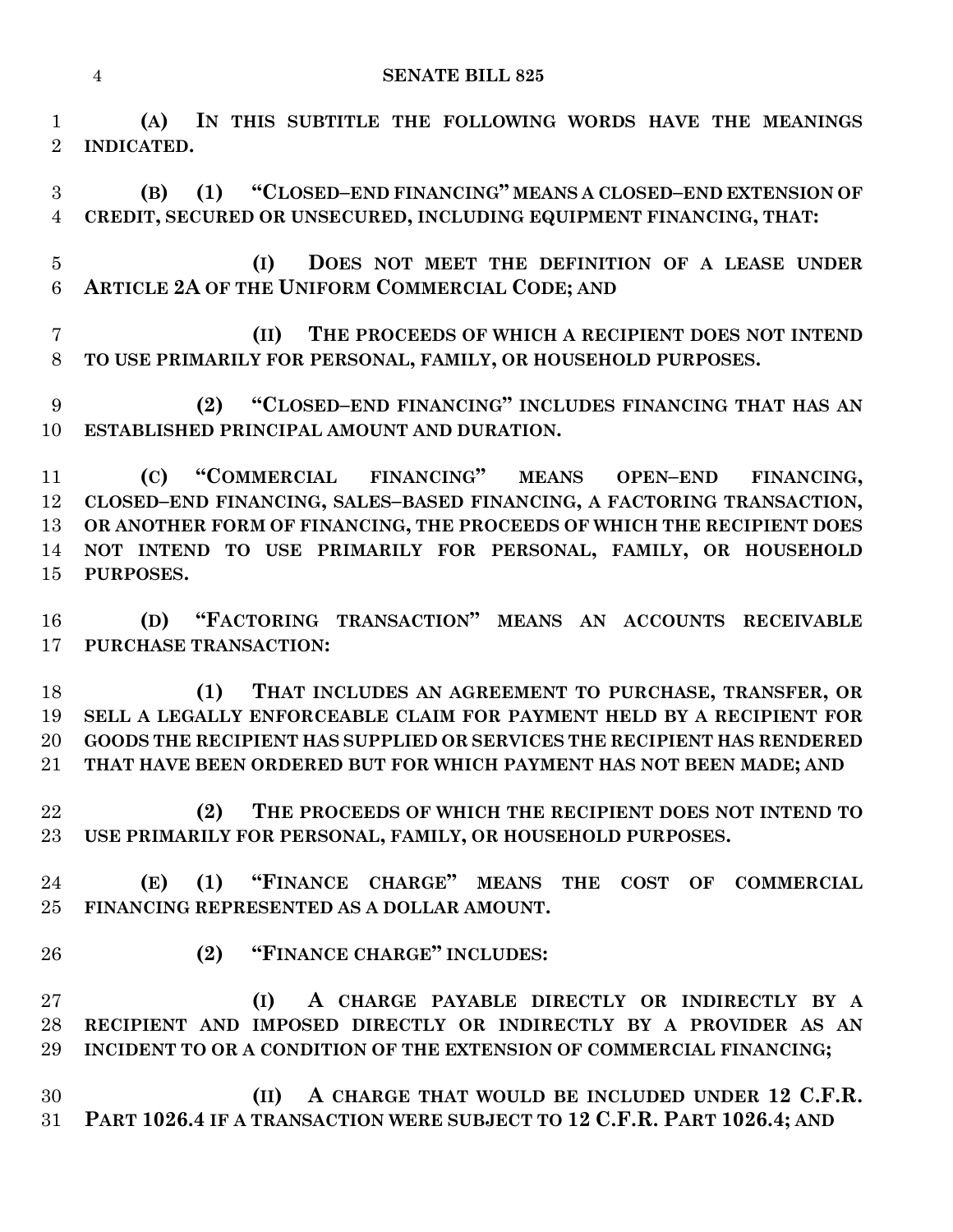**(III) ANY ADDITIONAL CHARGES DETERMINED BY THE COMMISSIONER.**

 **(F) (1) "OPEN–END FINANCING" MEANS AN AGREEMENT FOR ONE OR MORE EXTENSIONS OF SECURED OR UNSECURED OPEN–END CREDIT, THE PROCEEDS OF WHICH A RECIPIENT DOES NOT INTEND TO USE PRIMARILY FOR PERSONAL, FAMILY, OR HOUSEHOLD PURPOSES.**

 **(2) "OPEN–END FINANCING" INCLUDES CREDIT EXTENDED BY A PROVIDER UNDER A PLAN IN WHICH:**

 **(I) THE PROVIDER REASONABLY CONTEMPLATES REPEATED TRANSACTIONS;**

 **(II) THE PROVIDER MAY IMPOSE A FINANCE CHARGE ON AN OUTSTANDING UNPAID BALANCE; AND**

 **(III) THE AMOUNT OF CREDIT THAT MAY BE EXTENDED TO A RECIPIENT DURING THE TERM OF THE PLAN, UP TO A LIMIT THAT THE PROVIDER SETS, IS GENERALLY MADE AVAILABLE TO THE EXTENT THAT ANY OUTSTANDING BALANCE IS REPAID.**

 **(G) (1) "PROVIDER" MEANS A PERSON THAT EXTENDS A SPECIFIC OFFER OF COMMERCIAL FINANCING TO A RECIPIENT.**

 **(2) "PROVIDER" INCLUDES A PERSON THAT SOLICITS AND PRESENTS A SPECIFIC OFFER OF COMMERCIAL FINANCING ON BEHALF OF A THIRD PARTY.**

 **(H) (1) "RECIPIENT" MEANS A PERSON, OR THE PERSON'S AUTHORIZED REPRESENTATIVE, THAT APPLIES FOR COMMERCIAL FINANCING AND IS MADE A SPECIFIC OFFER OF COMMERCIAL FINANCING BY A PROVIDER.**

 **(2) "RECIPIENT" DOES NOT INCLUDE A PERSON ACTING AS A BROKER.**

**(I) (1) "SALES–BASED FINANCING" MEANS A TRANSACTION:**

 **(I) THAT IS REPAID BY A RECIPIENT TO A PROVIDER OVER TIME AS A PERCENTAGE OF SALES OR REVENUE, IN WHICH THE PAYMENT AMOUNT MAY INCREASE OR DECREASE ACCORDING TO THE VOLUME OF SALES MADE OR REVENUE RECEIVED BY THE RECIPIENT; AND**

 **(II) THE PROCEEDS OF WHICH THE RECIPIENT DOES NOT INTEND TO USE PRIMARILY FOR PERSONAL, FAMILY, OR HOUSEHOLD PURPOSES.**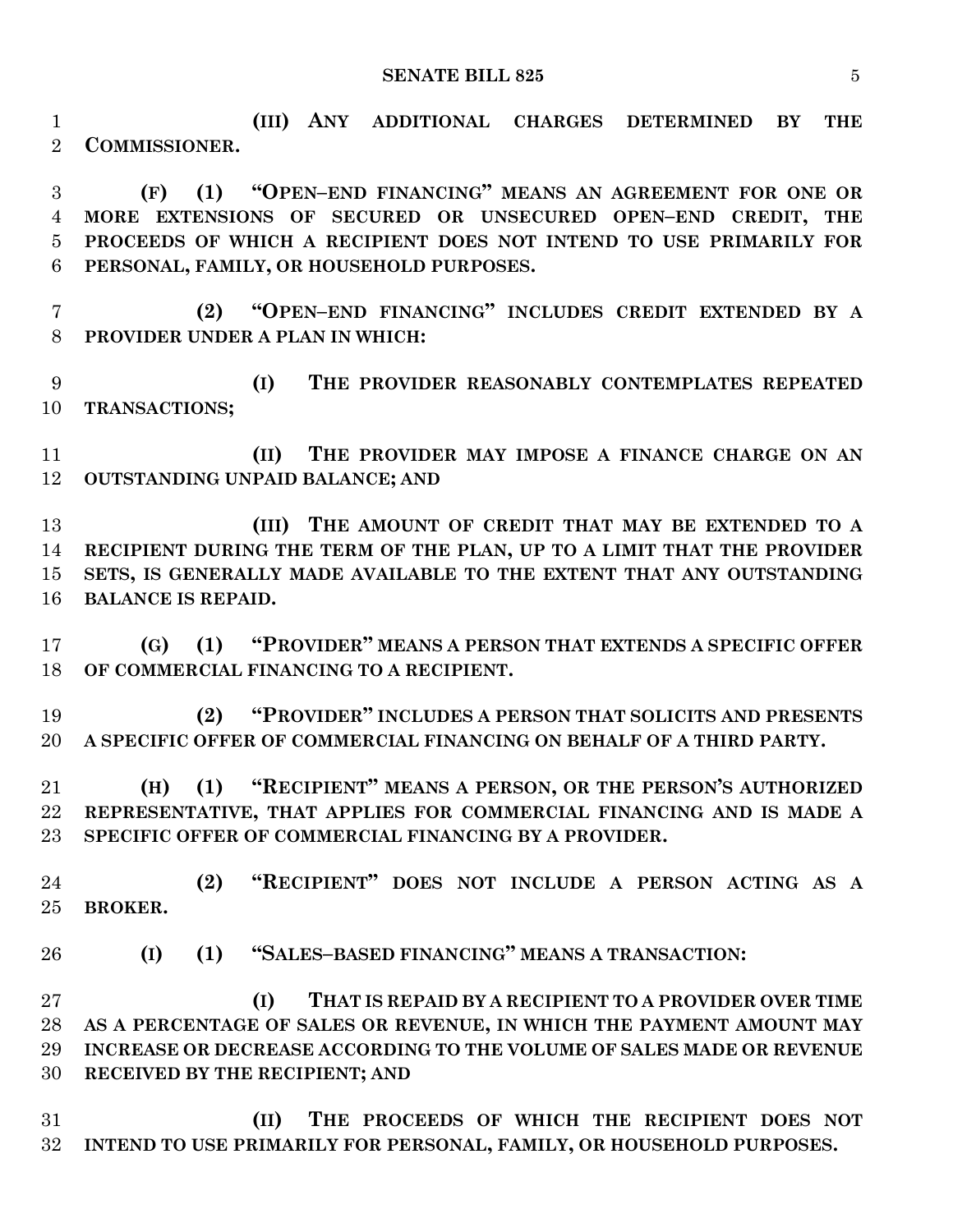**(2) "SALES–BASED FINANCING" INCLUDES A TRANSACTION CONTAINING A TRUE–UP MECHANISM UNDER WHICH THE FINANCING IS REPAID AS A FIXED PAYMENT BUT PROVIDES FOR A RECONCILIATION PROCESS THAT ADJUSTS THE PAYMENT TO AN AMOUNT THAT IS A PERCENTAGE OF SALES OR REVENUE.**

 **(J) "SPECIFIC OFFER" MEANS THE TERMS OF COMMERCIAL FINANCING THAT ARE QUOTED TO A RECIPIENT, BASED ON INFORMATION OBTAINED FROM OR ABOUT THE RECIPIENT, WHICH IF ACCEPTED BY THE RECIPIENT ARE BINDING ON A PROVIDER, AS APPLICABLE, SUBJECT TO REQUIREMENTS STATED IN THE TERMS OF THE COMMERCIAL FINANCING.**

**12–1102.**

**THIS SUBTITLE DOES NOT APPLY TO:**

## **(1) (I) A FINANCIAL INSTITUTION A FEDERAL OR STATE BANK, CREDIT UNION, OR SAVINGS ASSOCIATION; OR**

## **(II) A SUBSIDIARY OR AFFILIATE OF AN ORGANIZATION LISTED IN ITEM (I) OF THIS ITEM;**

 **(2) A PERSON ACTING AS A TECHNOLOGY SERVICES PROVIDER TO AN ENTITY EXEMPT UNDER THIS SECTION FOR USE AS PART OF THE ENTITY'S COMMERCIAL FINANCING PROGRAM IF THE PERSON DOES NOT HAVE AN INTEREST, ARRANGEMENT, OR AGREEMENT TO PURCHASE ANY INTEREST IN THE COMMERCIAL FINANCING EXTENDED BY THE ENTITY IN CONNECTION WITH THE COMMERCIAL FINANCING PROGRAM;**

- 
- **(3) A LENDER REGULATED UNDER THE FEDERAL FARM CREDIT ACT;**

 **(4) A COMMERCIAL FINANCING TRANSACTION SECURED BY REAL PROPERTY;**

- **(5) A LEASE AS DEFINED IN ARTICLE 2A OF THE UNIFORM COMMERCIAL CODE;**
- **(6) A PROVIDER OR OTHER PERSON WHO MAKES NO MORE THAN FIVE COMMERCIAL FINANCING TRANSACTIONS IN THE STATE IN A 12–MONTH PERIOD;**
- **(7) A COMMERCIAL FINANCING TRANSACTION OVER \$2,500,000; OR**
- **(8) A COMMERCIAL FINANCING TRANSACTION:**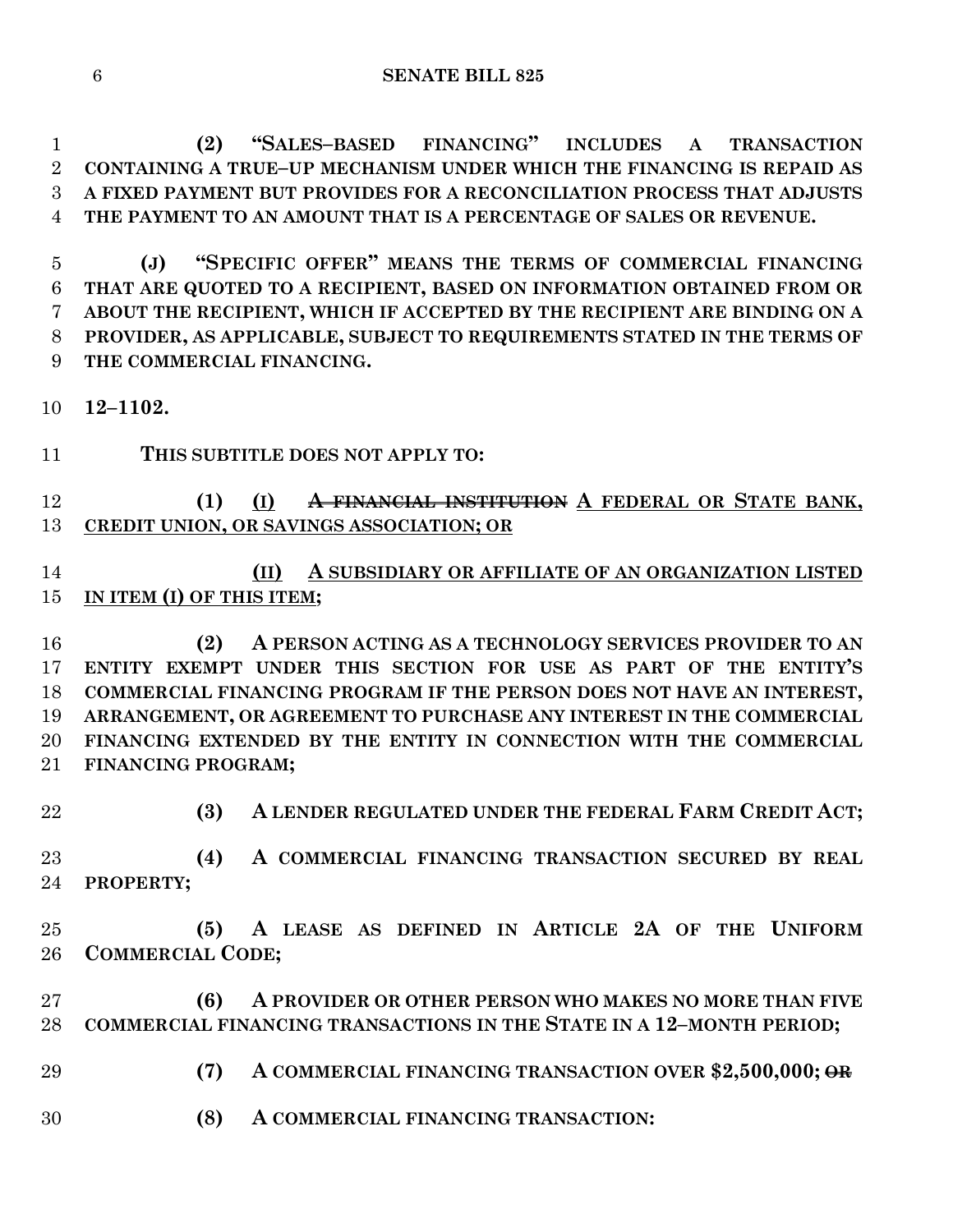| $\mathbf{1}$   | (I)<br>IN WHICH THE RECIPIENT IS:                                                                                           |
|----------------|-----------------------------------------------------------------------------------------------------------------------------|
| $\sqrt{2}$     | A DEALER, OR AN AFFILIATE OF A DEALER, AS<br>1.                                                                             |
| 3              | DEFINED IN § 11-111 OF THE TRANSPORTATION ARTICLE; OR                                                                       |
| $\overline{4}$ | A RENTAL VEHICLE COMPANY, OR AN AFFILIATE OF A<br>2.                                                                        |
| $\bf 5$        | RENTAL VEHICLE COMPANY, AS DEFINED IN § 18-108 OF THE TRANSPORTATION                                                        |
| 6              | <b>ARTICLE; AND</b>                                                                                                         |
|                |                                                                                                                             |
| 7<br>8         | MADE UNDER A COMMERCIAL FINANCING AGREEMENT OR<br>(II)<br>COMMERCIAL OPEN-END CREDIT PLAN OF AT LEAST \$50,000, INCLUDING A |
| 9              | COMMERCIAL LOAN MADE IN ACCORDANCE WITH THE COMMERCIAL FINANCING                                                            |
| 10             | <b>TRANSACTION; OR</b>                                                                                                      |
|                |                                                                                                                             |
| 11             | (9)<br>A COMMERCIAL FINANCING TRANSACTION THAT IS A FACTORING                                                               |
| 12             | TRANSACTION, AN ADVANCE, OR A SIMILAR TRANSACTION OF ACCOUNTS                                                               |
| 13             | RECEIVABLES OWED TO A HEALTH CARE PROVIDER BECAUSE OF A PATIENT'S                                                           |
| 14             | PERSONAL INJURY TREATED BY THE HEALTH CARE PROVIDER.                                                                        |
| 15             | $12 - 1103.$                                                                                                                |
| 16             | FOR PURPOSES OF DETERMINING WHETHER A FINANCING                                                                             |
| 17             | <b>TRANSACTION IS A COMMERCIAL FINANCING TRANSACTION, A PROVIDER MAY RELY</b>                                               |
| 18             | <u>ON A STATEMENT OF INTENDED PURPOSE MADE BY A RECIPIENT.</u>                                                              |
|                |                                                                                                                             |
| 19             | $\left(\frac{9}{2}\right)$<br>A RECIPIENT'S STATEMENT OF INTENDED PURPOSE MAY BE.                                           |
| 20             | $\bigoplus$<br><del>CONTAINED</del><br>$+$<br><b>THE</b><br><b>COMMERCIAL</b><br><del>FINA!</del>                           |
| 21             | APPLICATION, COMMERCIAL FINANCING AGREEMENT, OR OTHER DOCUMEN                                                               |
| 22             | <b>SIGNED OR CONSENTED TO BY THE RECIPIENT;</b>                                                                             |
|                |                                                                                                                             |
| 23             | (II) A SEPARATE STATEMENT SIGNED, MANUALLY OR                                                                               |
| 24             | ELECTRONICALLY, BY THE RECIPIENT; OR                                                                                        |
| 25             | (III) IF DOCUMENTED IN THE RECIPIENT'S APPLICATION FILE,                                                                    |
| 26             | <b>PROVIDED ORALLY BY THE RECIPIENT.</b>                                                                                    |
|                |                                                                                                                             |
| 27             | $\bigoplus$<br>A PROVIDER MAY NOT BE REQUIRED TO VERIFY THAT THE PROCEEDS                                                   |
| 28             | OF A COMMERCIAL FINANCING TRANSACTION ARE BEING USED IN ACCORDANCE                                                          |
| 29             | WITH A RECIPIENT'S STATEMENT OF INTENDED PURPOSE.                                                                           |
|                |                                                                                                                             |
| 30             | <b>THE EXTENSION OF A SPECIFIC OFFER OR PROVISION OF DISCLOSURES</b><br>$\Theta$                                            |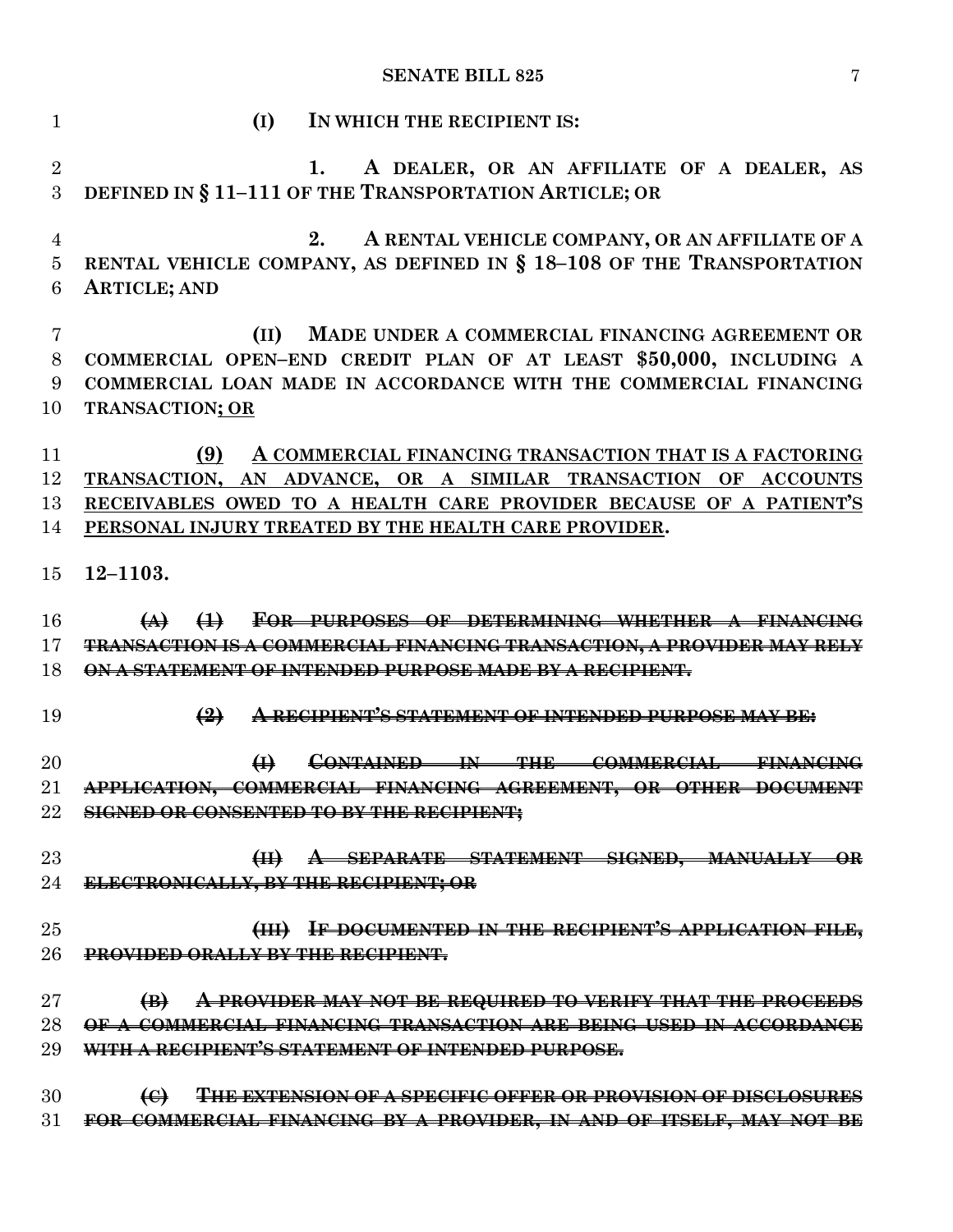**SENATE BILL 825**

 **CONSTRUED TO MEAN THAT THE PROVIDER IS ORIGINATING, MAKING, FUNDING, OR PROVIDING COMMERCIAL FINANCING.**

**12–1104.**

 **(A) EXCEPT AS PROVIDED IN § 12–1108 § 12–1107 OF THIS SUBTITLE, FOR PURPOSES OF THIS SUBTITLE, AN ANNUAL PERCENTAGE RATE SHALL BE:**

 **(1) EXPRESSED AS A YEARLY RATE, INCLUDING ALL FEES AND FINANCE CHARGES; AND**

 **(2) CALCULATED IN ACCORDANCE WITH THE FEDERAL TRUTH IN LENDING ACT.**

 **(B) IN ADDITION TO THE REQUIREMENTS OF SUBSECTION (A)(2) OF THIS SECTION, AN ANNUAL PERCENTAGE RATE SHALL BE CALCULATED BASED ON THE ESTIMATED TERM OF REPAYMENT AND THE PROJECTED PERIODIC PAYMENT AMOUNTS OF A COMMERCIAL FINANCING TRANSACTION, REGARDLESS OF WHETHER FEDERAL LAW OR REGULATION WOULD REQUIRE AN ANNUAL PERCENTAGE RATE TO BE CALCULATED FOR A CERTAIN TRANSACTION.**

**12–1105. 12–1104.**

 **(A) (1) IN THIS SECTION THE FOLLOWING WORDS HAVE THE MEANINGS INDICATED.**

 **(2) "ESTIMATED TERM OF REPAYMENT" MEANS THE AMOUNT OF TIME REQUIRED FOR THE PERIODIC PAYMENTS MADE BY A RECIPIENT IN A SALES–BASED FINANCING TRANSACTION TO EQUAL THE TOTAL AMOUNT REQUIRED TO BE REPAID.**

 **(3) "TOTAL REPAYMENT AMOUNT" MEANS THE DISBURSEMENT AMOUNT OF A SALES–BASED FINANCING TRANSACTION PLUS THE FINANCE CHARGE.**

 **(B) (1) A PROVIDER SHALL DISCLOSE THE FOLLOWING INFORMATION TO A RECIPIENT WHEN EXTENDING A SPECIFIC OFFER OF SALES–BASED FINANCING:**

 **(I) THE TOTAL AMOUNT OF THE SALES–BASED FINANCING AND THE DISBURSEMENT AMOUNT, IF DIFFERENT FROM THE FINANCING AMOUNT, MINUS ANY FEES DEDUCTED OR WITHHELD AT DISBURSEMENT;**

**(II) THE FINANCE CHARGE;**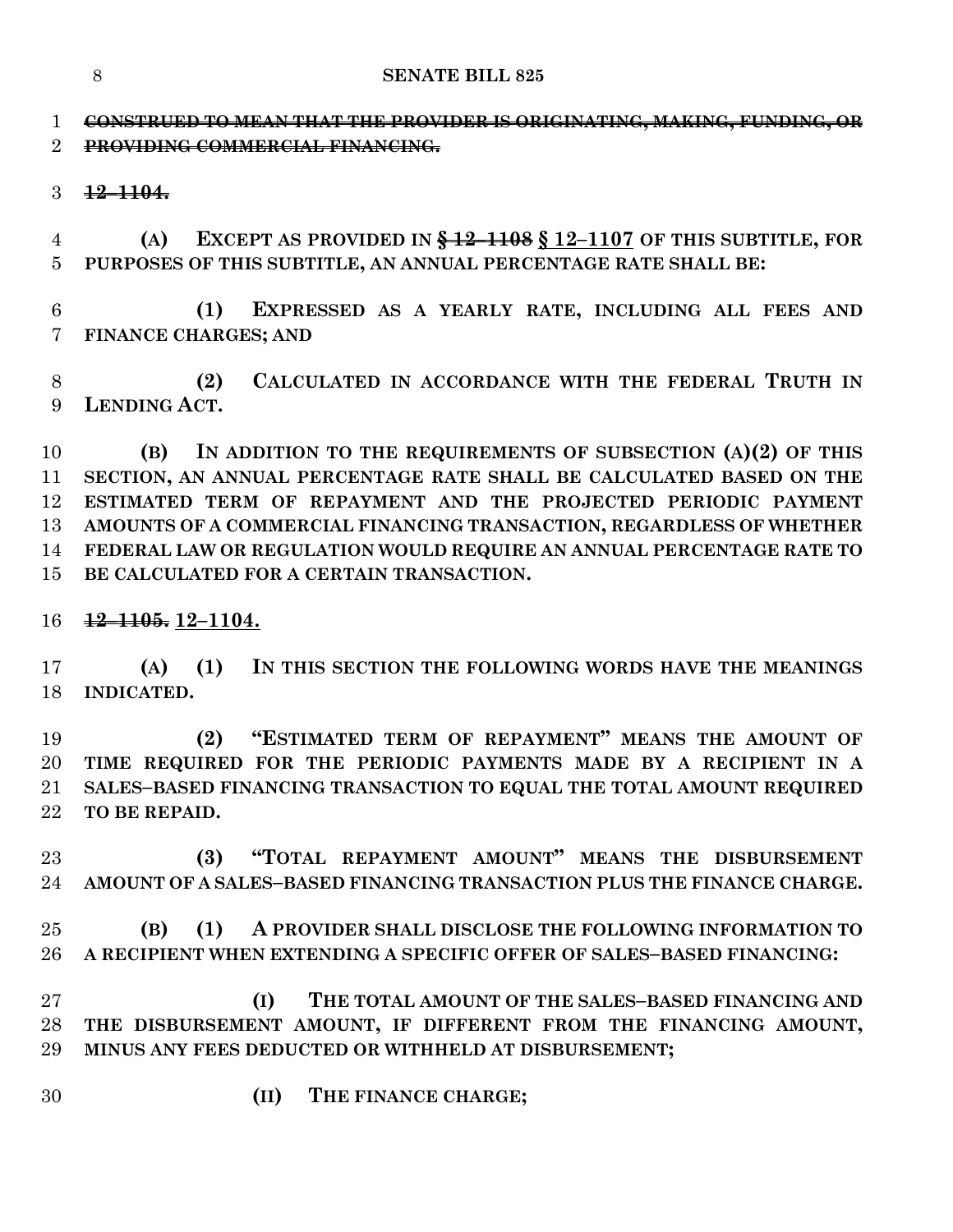**(III) THE ESTIMATED ANNUAL PERCENTAGE RATE OF THE SALES–BASED FINANCING, USING THE WORDS "ANNUAL PERCENTAGE RATE" OR THE ABBREVIATION "APR"; (IV) THE TOTAL REPAYMENT AMOUNT; (V) THE ESTIMATED TERM OF REPAYMENT; (VI) SUBJECT TO PARAGRAPH (2) OF THIS SUBSECTION, THE PROJECTED PERIODIC PAYMENT AMOUNTS; (VII) A DESCRIPTION OF ANY OTHER POTENTIAL FEES AND CHARGES NOT INCLUDED IN THE FINANCE CHARGE, INCLUDING DRAW FEES, LATE PAYMENT FEES, AND RETURNED PAYMENT FEES; AND (VIII) IF APPLICABLE, A DESCRIPTION OF COLLATERAL REQUIREMENTS OR SECURITY INTERESTS. (2) (I) FOR PAYMENT AMOUNTS THAT ARE FIXED, A PROVIDER SHALL DISCLOSE: 1. THE PAYMENT AMOUNTS AND FREQUENCY; AND 2. IF THE PAYMENT FREQUENCY IS OTHER THAN MONTHLY, THE AMOUNT OF THE AVERAGE PROJECTED PAYMENTS PER MONTH. (II) FOR PAYMENT AMOUNTS THAT ARE VARIABLE, A PROVIDER SHALL DISCLOSE: 1. THE PAYMENT SCHEDULE OR A DESCRIPTION OF THE METHOD USED TO CALCULATE THE AMOUNTS AND FREQUENCY OF PAYMENTS; AND 2. THE AMOUNT OF THE AVERAGE PROJECTED PAYMENTS PER MONTH. (C) (1) IF A RECIPIENT PAYS OFF OR REFINANCES THE SALES–BASED FINANCING BEFORE THE END OF THE SCHEDULED REPAYMENT PERIOD, A PROVIDER SHALL DISCLOSE WHETHER THE RECIPIENT WOULD BE REQUIRED TO PAY: (I) ANY FINANCE CHARGES OTHER THAN THE INTEREST ACCRUED SINCE THE RECIPIENT'S LAST PAYMENT; AND**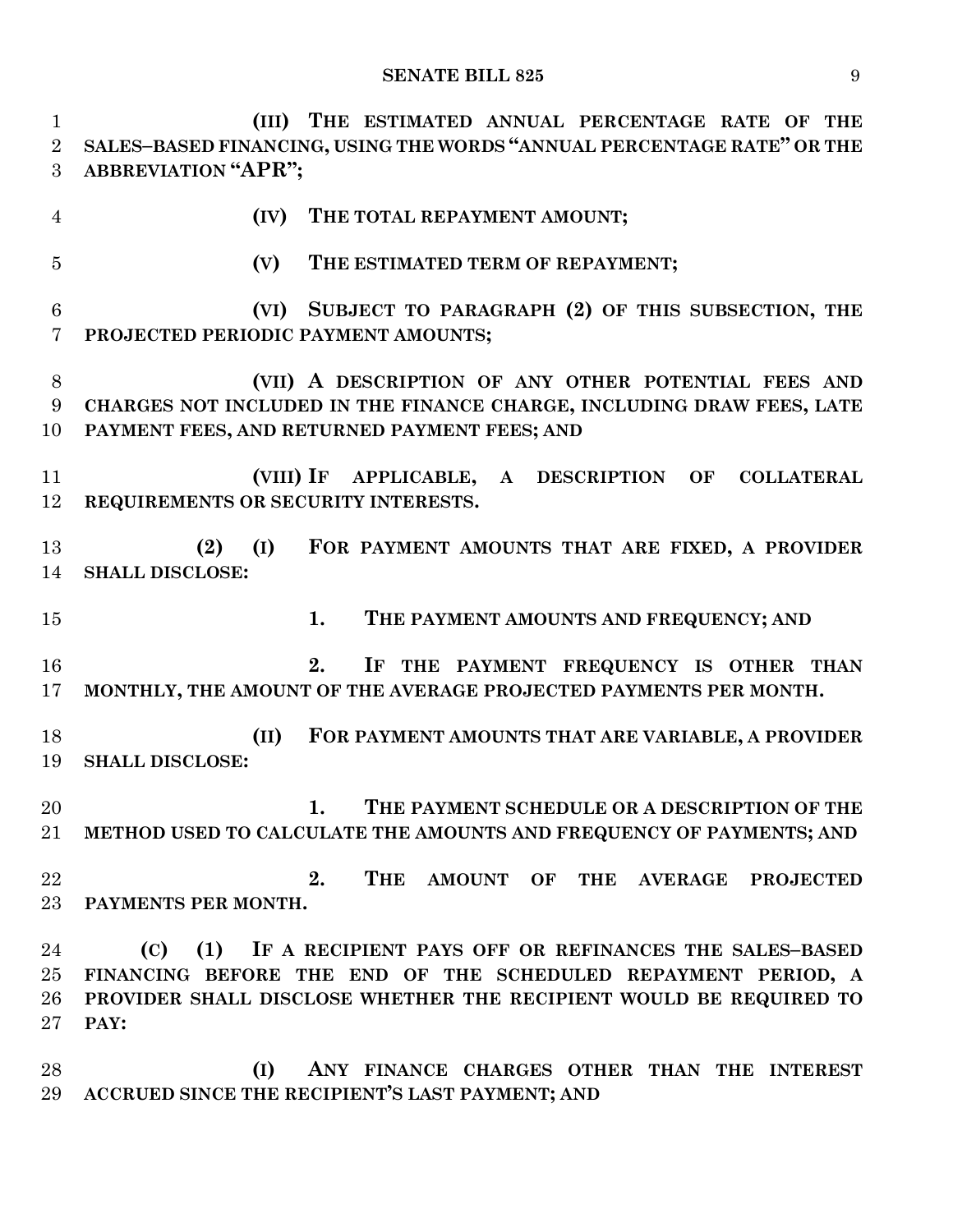**(II) ANY ADDITIONAL FEES NOT INCLUDED IN THE FINANCE CHARGE.**

 **(2) IF A RECIPIENT WOULD BE REQUIRED TO PAY ADDITIONAL FINANCE CHARGES OTHER THAN THE INTEREST ACCRUED SINCE THE RECIPIENT'S LAST PAYMENT, A PROVIDER SHALL DISCLOSE THE PERCENTAGE OF ANY UNPAID PORTION OF THE FINANCE CHARGE AND THE MAXIMUM DOLLAR AMOUNT THE RECIPIENT COULD BE REQUIRED TO PAY.**

**12–1106. 12–1105.**

 **(A) (1) A PROVIDER SHALL USE THE PROJECTED SALES VOLUME OF A RECIPIENT TO CALCULATE THE FOLLOWING INFORMATION RELATED TO A SALES–BASED FINANCING TRANSACTION:**

 **(I) THE ESTIMATED TERM OF REPAYMENT AND THE PROJECTED PAYMENT AMOUNTS OF A SALES–BASED FINANCING TRANSACTION; AND**

 **(II) THE ESTIMATED ANNUAL PERCENTAGE RATE OF A SALES–BASED FINANCING TRANSACTION.**

 **(2) THE ESTIMATED ANNUAL PERCENTAGE RATE OF A SALES–BASED FINANCING TRANSACTION SHALL BE CALCULATED:**

 **(I) IN ACCORDANCE WITH THE FEDERAL TRUTH IN LENDING ACT AND REGULATION Z, 12 C.F.R. § 1026.22; AND**

 **(II) BASED ON THE ESTIMATED TERM OF REPAYMENT AND PROJECTED SALES VOLUME OF A RECIPIENT.**

 **(B) (1) A PROVIDER MAY CALCULATE THE PROJECTED SALES VOLUME OF A RECIPIENT USING EITHER THE HISTORICAL METHOD OR THE OPT–IN METHOD.**

 **(2) (I) A PROVIDER THAT USES THE HISTORICAL METHOD TO CALCULATE THE PROJECTED SALES VOLUME OF A RECIPIENT SHALL USE AN AVERAGE HISTORICAL VOLUME OF SALES OR REVENUE.**

 **(II) A PROVIDER SHALL FIX THE HISTORICAL TIME PERIOD USED TO CALCULATE THE AVERAGE HISTORICAL VOLUME AND USE THE SAME TIME PERIOD FOR ALL DISCLOSURE PURPOSES FOR ANY SALES–BASED FINANCING TRANSACTION PRODUCTS OFFERED.**

 **(III) EXCEPT AS PROVIDED IN SUBPARAGRAPH (IV) OF THIS PARAGRAPH, THE FIXED HISTORICAL TIME PERIOD:**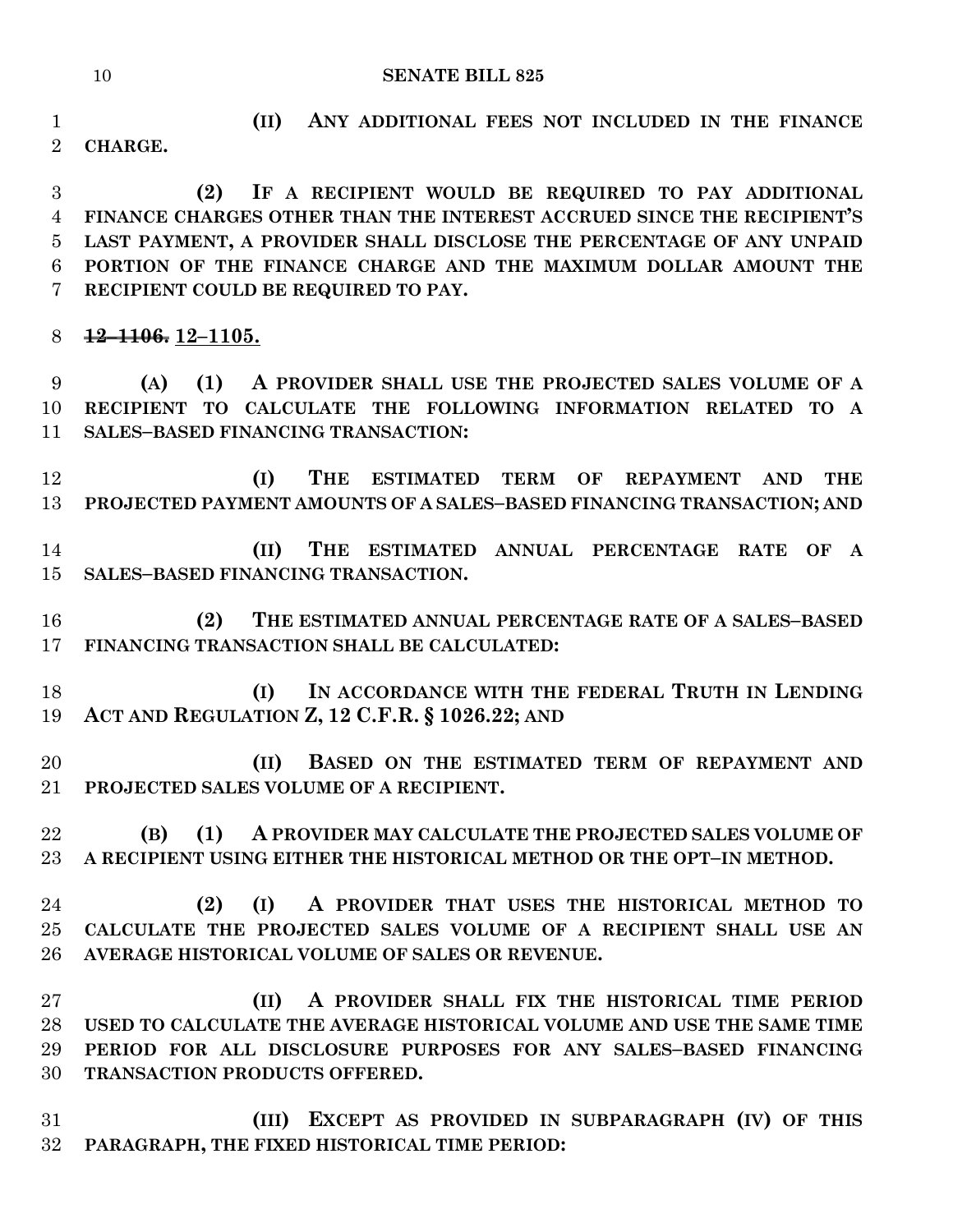**1. MAY NOT BE LESS THAN 1 MONTH AND MAY NOT EXCEED 12 MONTHS; AND**

 **2. SHALL BE THE TIME PERIOD DIRECTLY BEFORE THE SPECIFIC OFFER WAS MADE.**

 **(IV) A PROVIDER MAY CHOOSE TO USE THE AVERAGE SALES FOR THE SAME NUMBER OF MONTHS AS THE PROVIDER WOULD HAVE USED UNDER PARAGRAPH (3) OF THIS SUBSECTION WITH THE HIGHEST SALES VOLUME WITHIN THE PAST 12 MONTHS.**

 **(3) A PROVIDER MAY USE THE OPT–IN METHOD TO DETERMINE THE INFORMATION LISTED UNDER SUBSECTION (A)(1) OF THIS SECTION BY USING A PROJECTED SALES VOLUME THAT THE PROVIDER CHOOSES FOR EACH DISCLOSURE IF THE RECIPIENT PARTICIPATES IN A REVIEW PROCESS ESTABLISHED BY THE COMMISSIONER.**

 **(C) A PROVIDER SHALL NOTIFY THE COMMISSIONER WHICH OF THE TWO METHODS THE PROVIDER INTENDS TO USE WHEN CALCULATING THE ESTIMATED ANNUAL PERCENTAGE OF EACH SALES–BASED FINANCING TRANSACTION.**

 **(D) (1) ON OR BEFORE JANUARY 1 EACH YEAR, A PROVIDER SHALL REPORT TO THE COMMISSIONER ON:**

 **(I) THE ESTIMATED ANNUAL PERCENTAGE RATES GIVEN TO EACH RECIPIENT; AND**

 **(II) THE ACTUAL ANNUAL PERCENTAGE RATES OF EACH COMPLETED SALES–BASED FINANCING TRANSACTION.**

 **(2) (I) THE REPORT REQUIRED UNDER PARAGRAPH (1) OF THIS SUBSECTION SHALL CONTAIN ANY INFORMATION THE COMMISSIONER CONSIDERS NECESSARY TO DETERMINE WHETHER THE DEVIATION BETWEEN THE ESTIMATED ANNUAL PERCENTAGE RATES AND ACTUAL ANNUAL PERCENTAGE RATES OF COMPLETED SALES–BASED FINANCING TRANSACTIONS IS REASONABLE.**

 **(II) THE COMMISSIONER MAY CONSIDER EXTRAORDINARY CIRCUMSTANCES WHEN DETERMINING WHETHER THE PROVIDER'S DEVIATION BETWEEN THE ESTIMATED ANNUAL PERCENTAGE RATE AND ACTUAL ANNUAL PERCENTAGE RATE OF A SALES–BASED FINANCING TRANSACTION IS REASONABLE.**

 **(III) IF THE COMMISSIONER FINDS THAT THERE WAS AN UNREASONABLE DEVIATION BETWEEN ESTIMATED AND ACTUAL ANNUAL**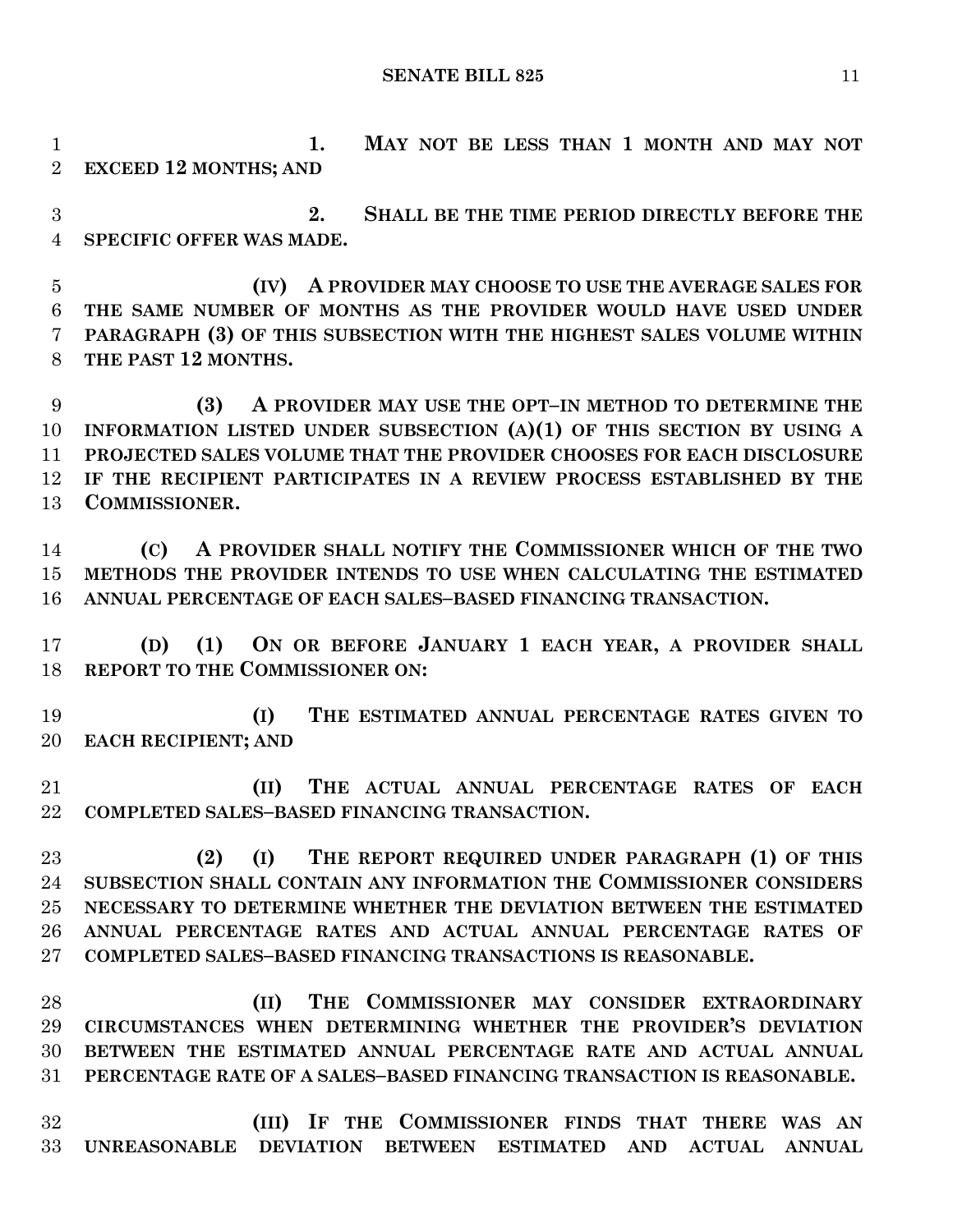**PERCENTAGE RATES OF SALES–BASED FINANCING TRANSACTIONS, THE COMMISSIONER MAY REQUIRE THE PROVIDER TO USE THE HISTORICAL METHOD INSTEAD OF THE OPT–IN METHOD IN DETERMINING THE PROJECTED SALES VOLUME OF THE RECIPIENT.**

**12–1107. 12–1106.**

 **(A) IN THIS SECTION, "TOTAL REPAYMENT AMOUNT" MEANS THE DISBURSEMENT AMOUNT OF A CLOSED–END FINANCING TRANSACTION PLUS THE FINANCE CHARGE.**

 **(B) (1) A PROVIDER SHALL DISCLOSE THE FOLLOWING INFORMATION TO A RECIPIENT WHEN EXTENDING A SPECIFIC OFFER FOR CLOSED–END FINANCING:**

 **(I) THE TOTAL AMOUNT OF THE CLOSED–END FINANCING AND THE DISBURSEMENT AMOUNT, IF DIFFERENT FROM THE FINANCING AMOUNT, MINUS ANY FEES DEDUCTED OR WITHHELD AT DISBURSEMENT;**

- 
- **(II) THE TOTAL REPAYMENT AMOUNT;**
- **(III) THE FINANCE CHARGE;**

 **(IV) THE ANNUAL PERCENTAGE RATE OF THE CLOSED–END FINANCING, USING THE WORDS "ANNUAL PERCENTAGE RATE" OR THE ABBREVIATION "APR";**

- 
- **(V) THE TERM OF THE FINANCING;**

 **(VI) SUBJECT TO PARAGRAPH (2) OF THIS SUBSECTION, THE PROJECTED PERIODIC PAYMENT AMOUNTS;**

 **(VII) A DESCRIPTION OF ANY OTHER POTENTIAL FEES AND CHARGES NOT INCLUDED IN THE FINANCE CHARGE, INCLUDING DRAW FEES, LATE PAYMENT FEES, AND RETURNED PAYMENT FEES; AND**

 **(VIII) IF APPLICABLE, A DESCRIPTION OF COLLATERAL REQUIREMENTS OR SECURITY INTERESTS.**

 **(2) (I) FOR PAYMENT AMOUNTS THAT ARE FIXED, A PROVIDER SHALL DISCLOSE:**

**1. THE PAYMENT AMOUNTS AND FREQUENCY; AND**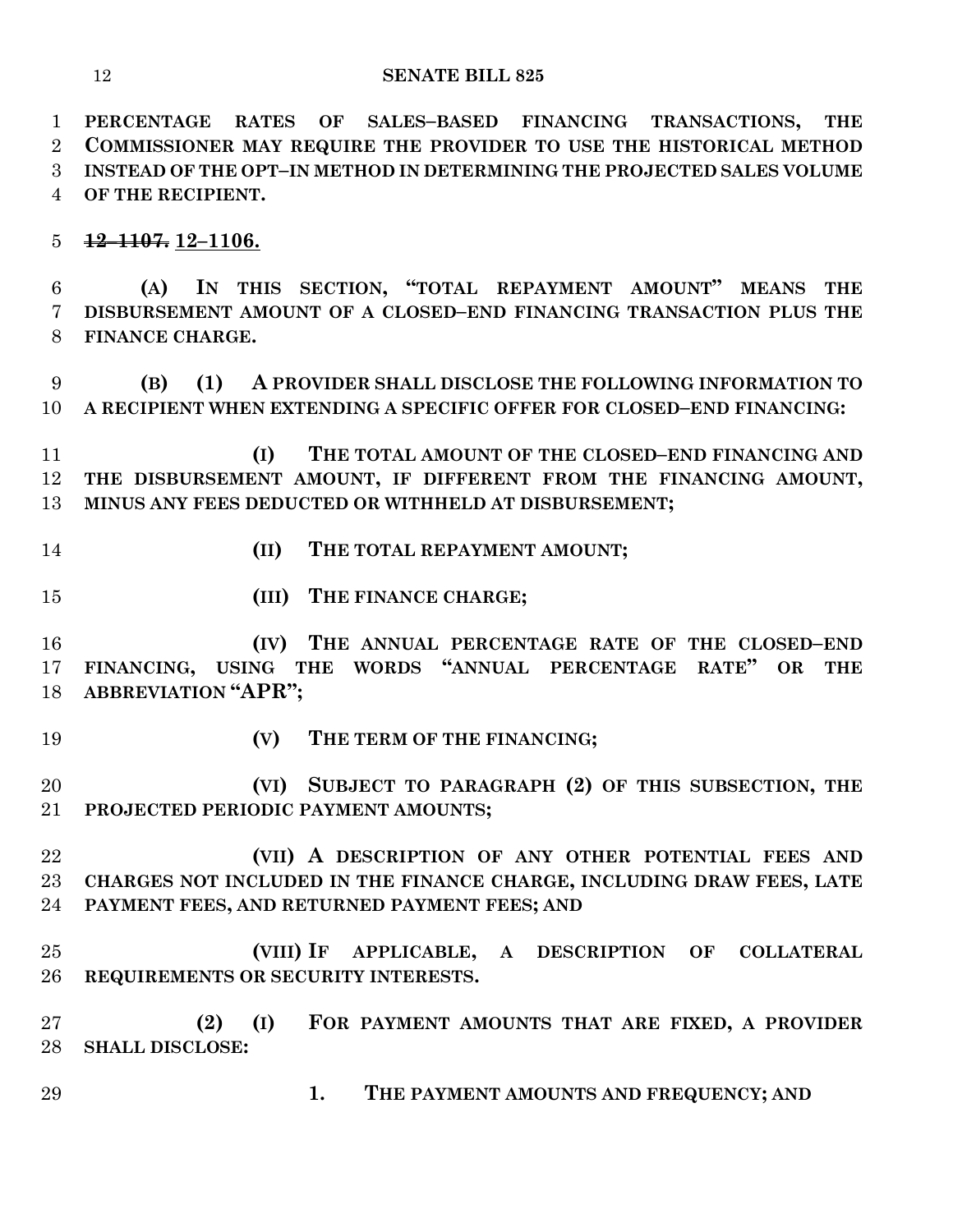**2. IF THE PAYMENT FREQUENCY IS OTHER THAN MONTHLY, THE AMOUNT OF THE AVERAGE PROJECTED PAYMENTS PER MONTH. (II) FOR PAYMENT AMOUNTS THAT ARE VARIABLE, A PROVIDER SHALL DISCLOSE: 1. THE PAYMENT SCHEDULE OR A DESCRIPTION OF THE METHOD USED TO CALCULATE THE AMOUNTS AND FREQUENCY OF PAYMENTS; AND 2. THE AMOUNT OF THE AVERAGE PROJECTED PAYMENTS PER MONTH. (3) THE ANNUAL PERCENTAGE RATE REQUIRED TO BE DISCLOSED UNDER PARAGRAPH (1)(IV) OF THIS SUBSECTION SHALL BE: (I) EXPRESSED AS A YEARLY RATE, INCLUSIVE OF ANY FEES AND FINANCE CHARGES THAT CANNOT BE AVOIDED BY A RECIPIENT; AND (II) CALCULATED IN ACCORDANCE WITH THE FEDERAL TRUTH IN LENDING ACT AND REGULATION Z, 12 C.F.R. § 1026.22, REGARDLESS OF WHETHER THE ACT OR REGULATION WOULD REQUIRE THE CALCULATION. (C) (1) IF A RECIPIENT PAYS OFF OR REFINANCES THE CLOSED–END FINANCING BEFORE THE END OF THE SCHEDULED REPAYMENT PERIOD, A PROVIDER SHALL DISCLOSE WHETHER THE RECIPIENT WOULD BE REQUIRED TO PAY: (I) ANY FINANCE CHARGES OTHER THAN THE INTEREST ACCRUED SINCE THE RECIPIENT'S LAST PAYMENT; AND (II) ANY ADDITIONAL FEES NOT INCLUDED IN THE FINANCE CHARGE. (2) IF A RECIPIENT WOULD BE REQUIRED TO PAY ADDITIONAL FINANCE CHARGES OTHER THAN THE INTEREST ACCRUED SINCE THE RECIPIENT'S LAST PAYMENT, A PROVIDER SHALL DISCLOSE THE PERCENTAGE OF ANY UNPAID PORTION OF THE FINANCE CHARGE AND MAXIMUM DOLLAR AMOUNT THE RECIPIENT COULD BE REQUIRED TO PAY. 12–1108. 12–1107.**

 **(A) IN THIS SECTION, "TOTAL REPAYMENT AMOUNT" MEANS THE DRAW AMOUNT OF THE OPEN–END FINANCING TRANSACTION, MINUS ANY FEES DEDUCTED OR WITHHELD AT DISBURSEMENT, PLUS THE FINANCE CHARGE.**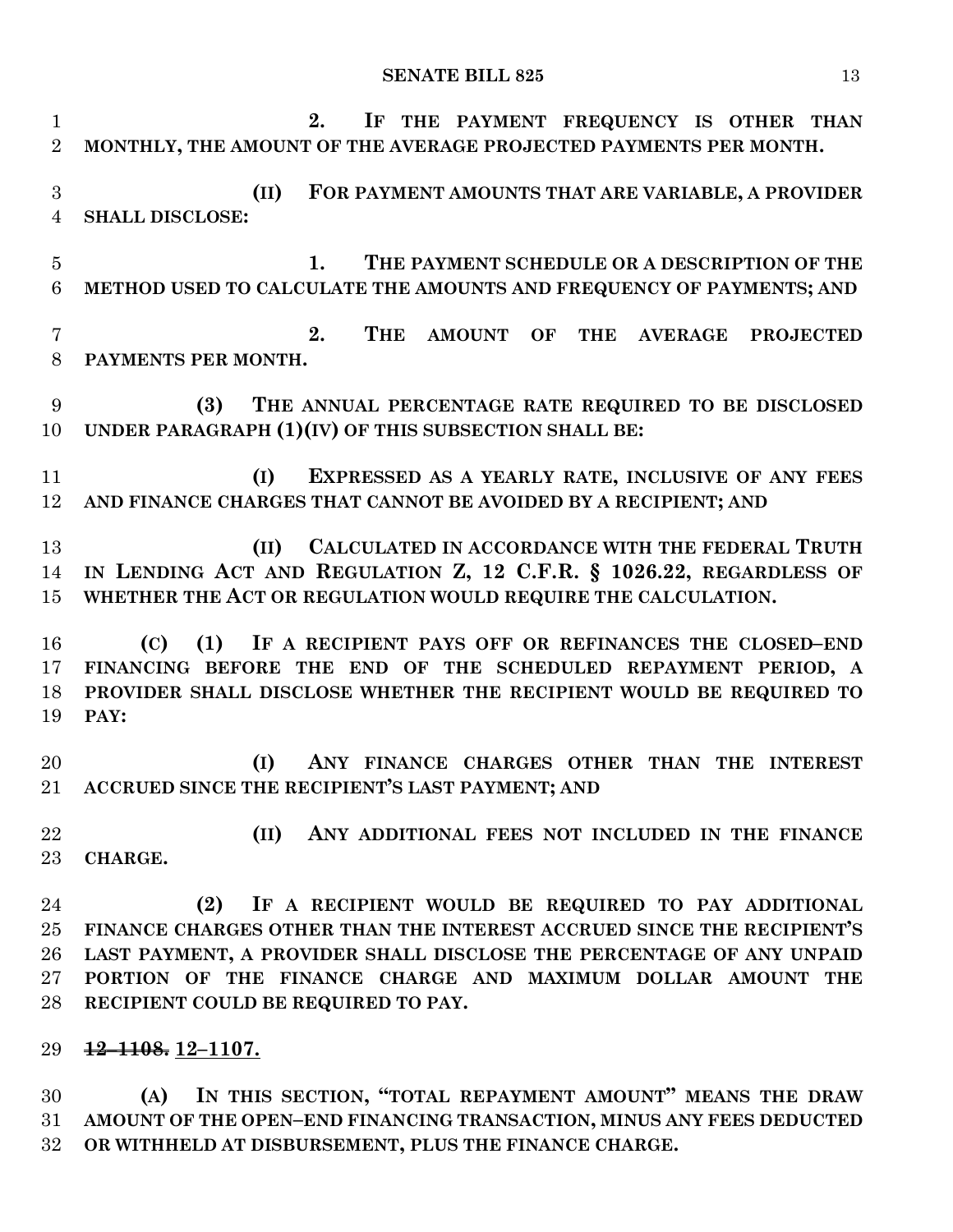**(B) (1) WHEN CALCULATING THE TOTAL REPAYMENT AMOUNT IN ACCORDANCE WITH THIS SECTION, A PROVIDER SHALL ASSUME A DRAW AMOUNT EQUAL TO THE MAXIMUM AMOUNT OF CREDIT AVAILABLE TO THE RECIPIENT IF DRAWN AND HELD FOR THE DURATION OF THE TERM OR DRAW PERIOD.**

 **(2) WHEN CALCULATING A FINANCE CHARGE IN ACCORDANCE WITH THIS SECTION, A PROVIDER SHALL ASSUME THE MAXIMUM AMOUNT OF CREDIT AVAILABLE TO THE RECIPIENT, IN EACH CASE, IS DRAWN AND HELD FOR THE DURATION OF THE TERM OF THE DRAW PERIOD.**

 **(C) (1) A PROVIDER SHALL DISCLOSE THE FOLLOWING INFORMATION TO A RECIPIENT WHEN EXTENDING A SPECIFIC OFFER FOR OPEN–END FINANCING:**

 **(I) THE MAXIMUM AMOUNT OF CREDIT AVAILABLE TO THE RECIPIENT AND THE AMOUNT SCHEDULED TO BE DRAWN BY THE RECIPIENT AT THE TIME THE OFFER IS EXTENDED, IF ANY, MINUS ANY FEES DEDUCTED OR WITHHELD AT DISBURSEMENT;**

- 
- **(II) THE FINANCE CHARGE;**
- 

**(III) THE TOTAL REPAYMENT AMOUNT;**

 **(IV) THE ANNUAL PERCENTAGE RATE OF THE COMMERCIAL FINANCING, USING THE WORDS "ANNUAL PERCENTAGE RATE" OR THE ABBREVIATION "APR";**

 **(V) THE TERM OF THE PLAN, IF APPLICABLE, OR THE PERIOD OVER WHICH A DRAW IS AMORTIZED;**

 **(VI) SUBJECT TO PARAGRAPH (2) OF THIS SUBSECTION, THE PAYMENT FREQUENCY AND AMOUNTS;**

 **(VII) A DESCRIPTION OF ANY OTHER POTENTIAL FEES AND CHARGES NOT INCLUDED IN THE FINANCE CHARGE, INCLUDING DRAW FEES, LATE PAYMENT FEES, AND RETURNED PAYMENT FEES; AND**

 **(VIII) IF APPLICABLE, A DESCRIPTION OF COLLATERAL REQUIREMENTS OR SECURITY INTERESTS.**

 **(2) (I) FOR PAYMENT AMOUNTS THAT ARE FIXED, A PROVIDER SHALL DISCLOSE:**

**1. THE PAYMENT AMOUNTS AND FREQUENCY; AND**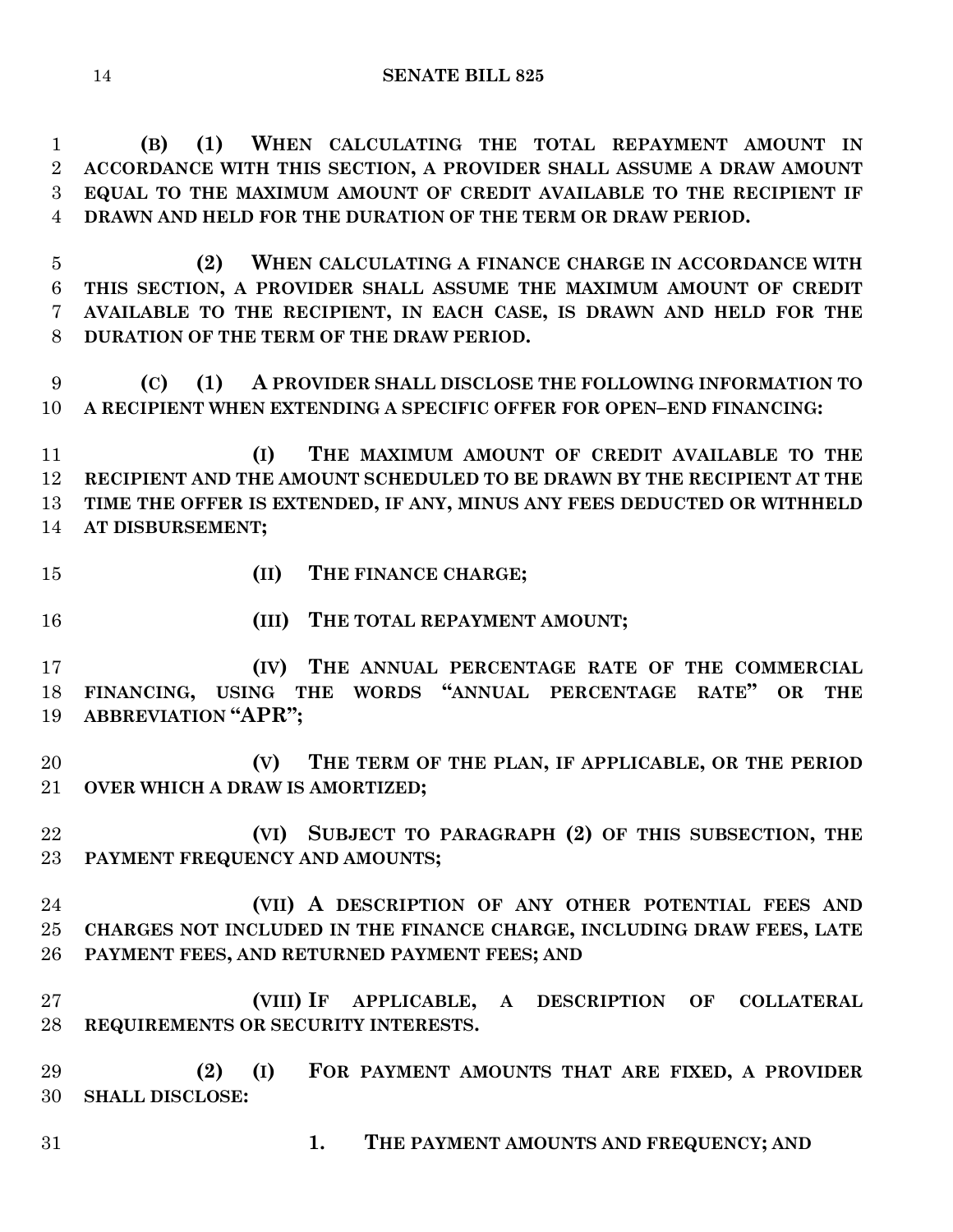**2. IF THE PAYMENT FREQUENCY IS OTHER THAN MONTHLY, THE AMOUNT OF THE AVERAGE PROJECTED PAYMENTS PER MONTH. (II) FOR PAYMENT AMOUNTS THAT ARE VARIABLE, A PROVIDER SHALL DISCLOSE: 1. THE PAYMENT SCHEDULE OR A DESCRIPTION OF THE METHOD USED TO CALCULATE THE AMOUNTS AND FREQUENCY OF PAYMENTS; AND 2. THE AMOUNT OF THE AVERAGE PROJECTED PAYMENTS PER MONTH. (3) THE ANNUAL PERCENTAGE RATE REQUIRED TO BE DISCLOSED UNDER PARAGRAPH (1)(IV) OF THIS SUBSECTION SHALL BE: (I) EXPRESSED AS A NOMINAL YEARLY RATE, INCLUSIVE OF ANY FEES AND FINANCE CHARGES THAT CANNOT BE AVOIDED BY A RECIPIENT; (II) CALCULATED IN ACCORDANCE WITH THE FEDERAL TRUTH IN LENDING ACT AND REGULATION Z, 12 C.F.R. § 1026.22; AND (III) BASED ON THE MAXIMUM AMOUNT OF CREDIT AVAILABLE TO THE RECIPIENT AND THE TERM RESULTING FROM MAKING THE MINIMUM REQUIRED PAYMENTS AS DISCLOSED, REGARDLESS OF WHETHER THE ACT OR REGULATION WOULD REQUIRE THE CALCULATION. (D) (1) IF A RECIPIENT PAYS OFF OR REFINANCES THE OPEN–END FINANCING BEFORE THE END OF THE SCHEDULED REPAYMENT PERIOD, A PROVIDER SHALL DISCLOSE WHETHER THE RECIPIENT WOULD BE REQUIRED TO PAY: (I) ANY FINANCE CHARGES OTHER THAN THE INTEREST ACCRUED SINCE THE RECIPIENT'S LAST PAYMENT; AND (II) ANY ADDITIONAL FEES NOT INCLUDED IN THE FINANCE CHARGE. (2) IF A RECIPIENT WOULD BE REQUIRED TO PAY ADDITIONAL FINANCE CHARGES OTHER THAN THE INTEREST ACCRUED SINCE THE RECIPIENT'S LAST PAYMENT, A PROVIDER SHALL DISCLOSE THE PERCENTAGE OF ANY UNPAID PORTION OF THE FINANCE CHARGE AND MAXIMUM DOLLAR AMOUNT THE RECIPIENT COULD BE REQUIRED TO PAY.**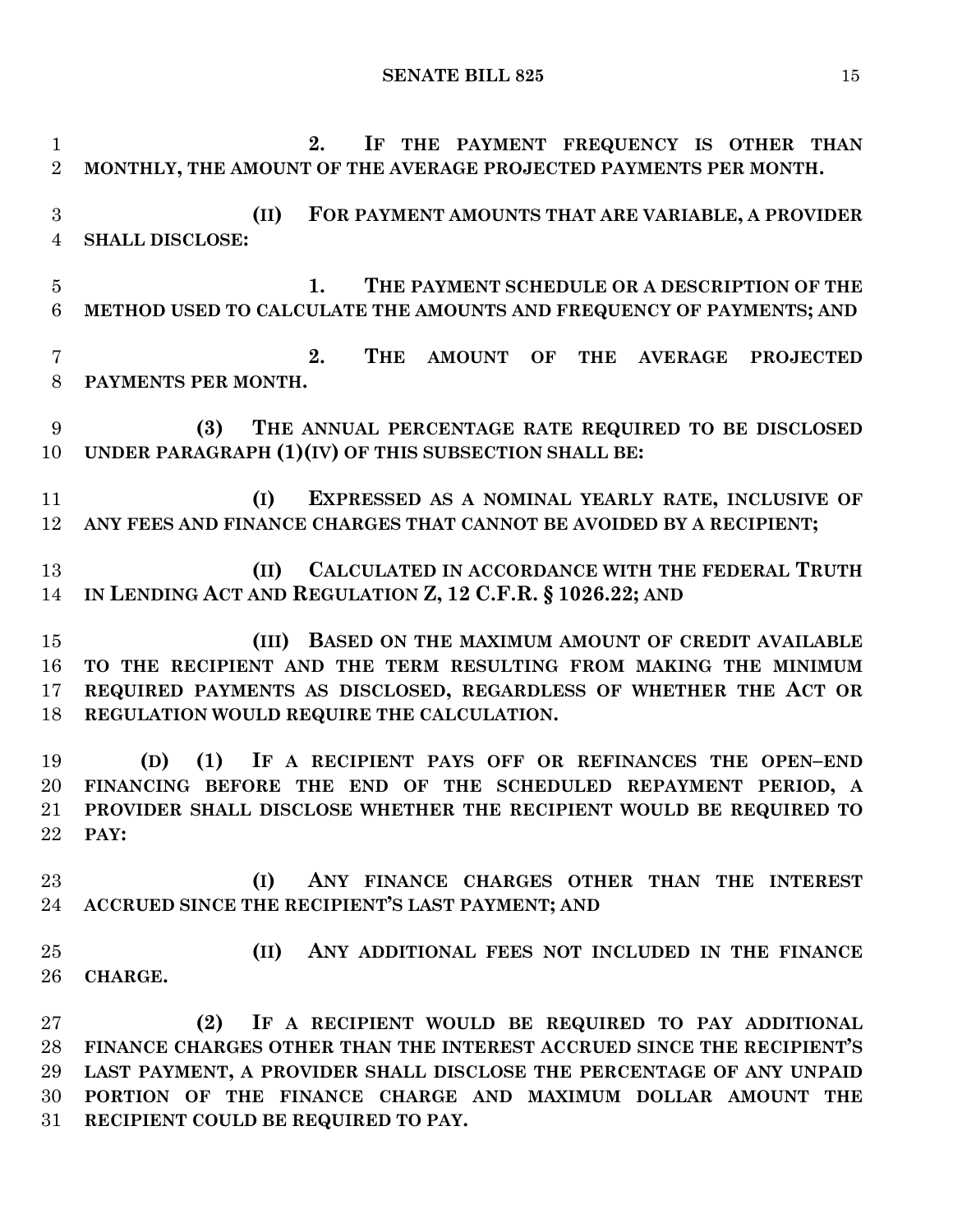**12–1109. 12–1108.**

 **(A) (1) IN THIS SECTION THE FOLLOWING WORDS HAVE THE MEANINGS INDICATED.**

 **(2) "FINANCE CHARGE" INCLUDES A DISCOUNT TAKEN ON THE FACE VALUE OF THE ACCOUNTS RECEIVABLE.**

 **(3) "TOTAL PAYMENT AMOUNT" MEANS THE PURCHASE AMOUNT OF THE FACTORING TRANSACTION PLUS THE FINANCE CHARGE.**

 **(B) A PROVIDER SHALL DISCLOSE THE FOLLOWING INFORMATION TO A RECIPIENT WHEN EXTENDING A SPECIFIC OFFER FOR A FACTORING TRANSACTION:**

 **(1) THE AMOUNT OF THE RECEIVABLES PURCHASE PRICE PAID TO THE RECIPIENT AND, IF DIFFERENT FROM THE PURCHASE PRICE, THE DISBURSEMENT AMOUNT AFTER ANY FEES DEDUCTED OR WITHHELD AT DISBURSEMENT;**

- **(2) THE TOTAL PAYMENT AMOUNT;**
- **(3) THE FINANCE CHARGE;**

 **(4) THE ANNUAL PERCENTAGE RATE OF THE FACTORING TRANSACTION, USING THE WORDS "ANNUAL PERCENTAGE RATE" OR THE ABBREVIATION "APR", CALCULATED ACCORDING TO THE FEDERAL TRUTH IN LENDING ACT AND REGULATION Z, 12 C.F.R. § 1026, APPENDIX J, AS A "SINGLE ADVANCE, SINGLE PAYMENT TRANSACTION";**

 **(5) A DESCRIPTION OF ANY OTHER POTENTIAL FEES AND CHARGES THAT CAN BE AVOIDED BY THE RECIPIENT; AND** 

 **(6) A DESCRIPTION OF THE RECEIVABLES PURCHASED AND, IF APPLICABLE, ANY ADDITIONAL COLLATERAL REQUIREMENTS OR SECURITY INTERESTS.**

 **(C) (1) FOR PURPOSES OF THIS SUBSECTION, ANNUAL PERCENTAGE RATE SHALL BE CALCULATED ACCORDING TO THE FEDERAL TRUTH IN LENDING ACT AND REGULATION Z, 12 C.F.R. § 1026, APPENDIX J, AS A "SINGLE ADVANCE, SINGLE PAYMENT TRANSACTION", REGARDLESS OF WHETHER FEDERAL LAW OR REGULATION WOULD REQUIRE AN ANNUAL PERCENTAGE RATE TO BE CALCULATED FOR A CERTAIN TRANSACTION.**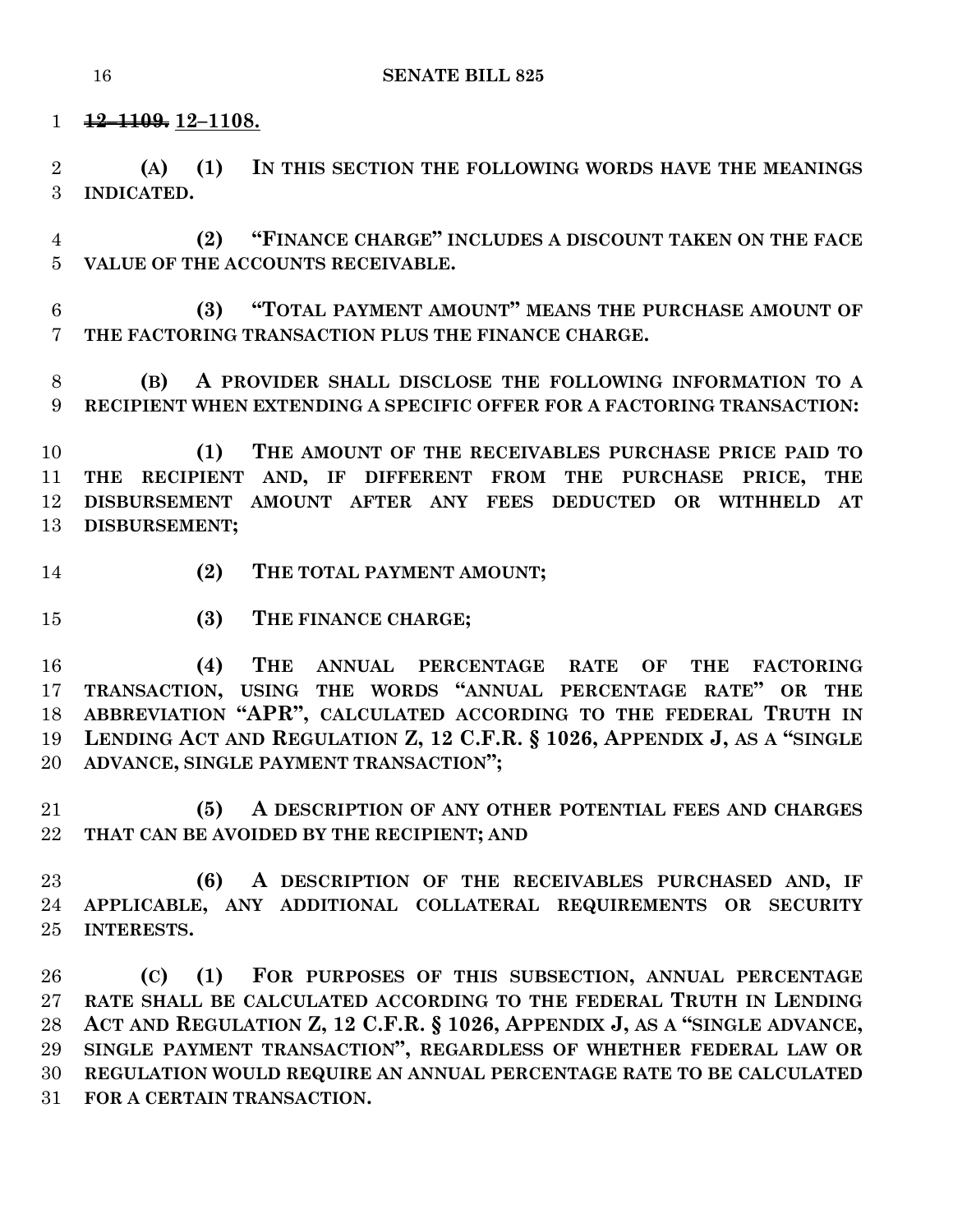**(2) (I) SUBJECT TO SUBPARAGRAPH (II) OF THIS PARAGRAPH, A PROVIDER SHALL USE THE FOLLOWING INFORMATION TO CALCULATE THE ESTIMATED ANNUAL PERCENTAGE RATE IN ACCORDANCE WITH THIS SECTION: 1. THE PURCHASE AMOUNT IS THE FINANCING AMOUNT; 2. THE PAYMENT AMOUNT IS THE PURCHASE AMOUNT MINUS THE FINANCE CHARGE; AND 3. THE TERM OF THE FACTORING TRANSACTION IS DETERMINED BY THE PAYMENT DUE DATE OF THE RECEIVABLES. (II) A PROVIDER MAY ESTIMATE THE TERM FOR A FACTORING TRANSACTION AS THE AVERAGE PAYMENT PERIOD, USING HISTORICAL DATA OVER A PERIOD NOT TO EXCEED THE PREVIOUS 12 MONTHS, CONCERNING PAYMENT INVOICES PAID BY THE PARTY OWING THE ACCOUNTS RECEIVABLE IN QUESTION. 12–1110. 12–1109. (A) IN THIS SECTION, "TOTAL REPAYMENT AMOUNT" MEANS THE DISBURSEMENT AMOUNT OF A COMMERCIAL FINANCING TRANSACTION PLUS THE FINANCE CHARGE. (B) A PROVIDER MAY EXTEND A SPECIAL OFFER OF COMMERCIAL FINANCING THAT IS NOT AN OPEN–END FINANCING, CLOSED–END FINANCING, SALES–BASED FINANCING, OR A FACTORING TRANSACTION BUT OTHERWISE MEETS THE DEFINITION OF COMMERCIAL FINANCING UNDER THIS SUBTITLE. (C) (1) IF A PROVIDER EXTENDS A SPECIAL OFFER THAT IS NOT AN OPEN–END FINANCING, CLOSED–END FINANCING, SALES–BASED FINANCING, OR A FACTORING TRANSACTION BUT OTHERWISE MEETS THE DEFINITION OF COMMERCIAL FINANCING UNDER THIS SUBTITLE, THE PROVIDER SHALL DISCLOSE: (I) THE TOTAL AMOUNT OF THE COMMERCIAL FINANCING INCLUDING THE DISBURSEMENT AMOUNT, IF DIFFERENT FROM THE FINANCING AMOUNT, MINUS ANY FEES DEDUCTED OR WITHHELD AT DISBURSEMENT; (II) THE TOTAL REPAYMENT AMOUNT; (III) THE FINANCE CHARGE; (IV) THE ANNUAL PERCENTAGE RATE OF THE COMMERCIAL FINANCING, USING THE WORDS "ANNUAL PERCENTAGE RATE" OR THE ABBREVIATION "APR", EXPRESSED AS A YEARLY RATE, INCLUSIVE OF ANY FEES**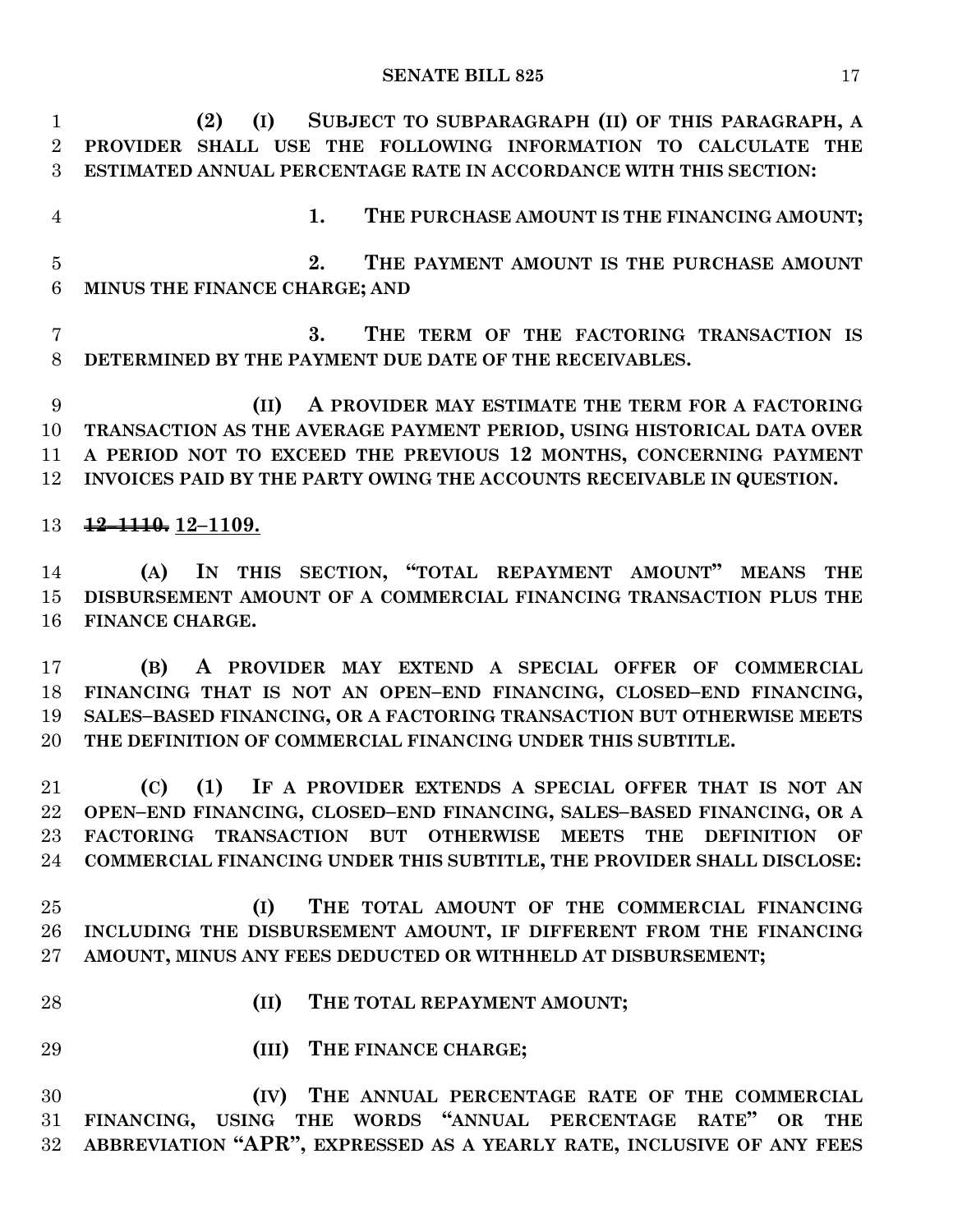**AND FINANCE CHARGES, AND CALCULATED IN ACCORDANCE WITH THE RELEVANT SECTIONS OF THE FEDERAL TRUTH IN LENDING ACT, REGULATION Z, 12 C.F.R. § 1026.22 OR THIS ARTICLE, REGARDLESS OF WHETHER THE ACT, THE REGULATION, OR THIS ARTICLE WOULD REQUIRE THE CALCULATION;**

- 
- **(V) THE TERM OF THE COMMERCIAL FINANCING;**

 **(VI) SUBJECT TO PARAGRAPH (2) OF THIS SUBSECTION, THE PAYMENT FREQUENCY AND AMOUNTS;**

 **(VII) A DESCRIPTION OF ANY OTHER POTENTIAL FEES AND CHARGES NOT INCLUDED IN THE FINANCE CHARGE, INCLUDING LATE PAYMENT FEES AND RETURNED PAYMENT FEES; AND**

 **(VIII) IF APPLICABLE, A DESCRIPTION OF COLLATERAL REQUIREMENTS OR SECURITY INTERESTS.**

 **(2) (I) FOR PAYMENT AMOUNTS THAT ARE FIXED, A PROVIDER SHALL DISCLOSE:**

**1. THE PAYMENT AMOUNTS AND FREQUENCY; AND**

 **2. IF THE PAYMENT FREQUENCY IS OTHER THAN MONTHLY, THE AMOUNT OF THE AVERAGE PROJECTED PAYMENTS PER MONTH.**

 **(II) FOR PAYMENT AMOUNTS THAT ARE VARIABLE, A PROVIDER SHALL DISCLOSE:**

 **1. THE PAYMENT SCHEDULE OR A DESCRIPTION OF THE METHOD USED TO CALCULATE THE AMOUNTS AND FREQUENCY OF PAYMENTS; AND**

 **2. THE AMOUNT OF THE AVERAGE PROJECTED PAYMENTS PER MONTH.**

 **(D) (1) IF A RECIPIENT PAYS OFF OR REFINANCES THE COMMERCIAL FINANCING BEFORE THE END OF THE SCHEDULED REPAYMENT PERIOD, A PROVIDER SHALL DISCLOSE WHETHER THE RECIPIENT WOULD BE REQUIRED TO PAY:**

 **(I) ANY FINANCE CHARGES OTHER THAN THE INTEREST ACCRUED SINCE THE RECIPIENT'S LAST PAYMENT; AND**

 **(II) ANY ADDITIONAL FEES NOT INCLUDED IN THE FINANCE CHARGE.**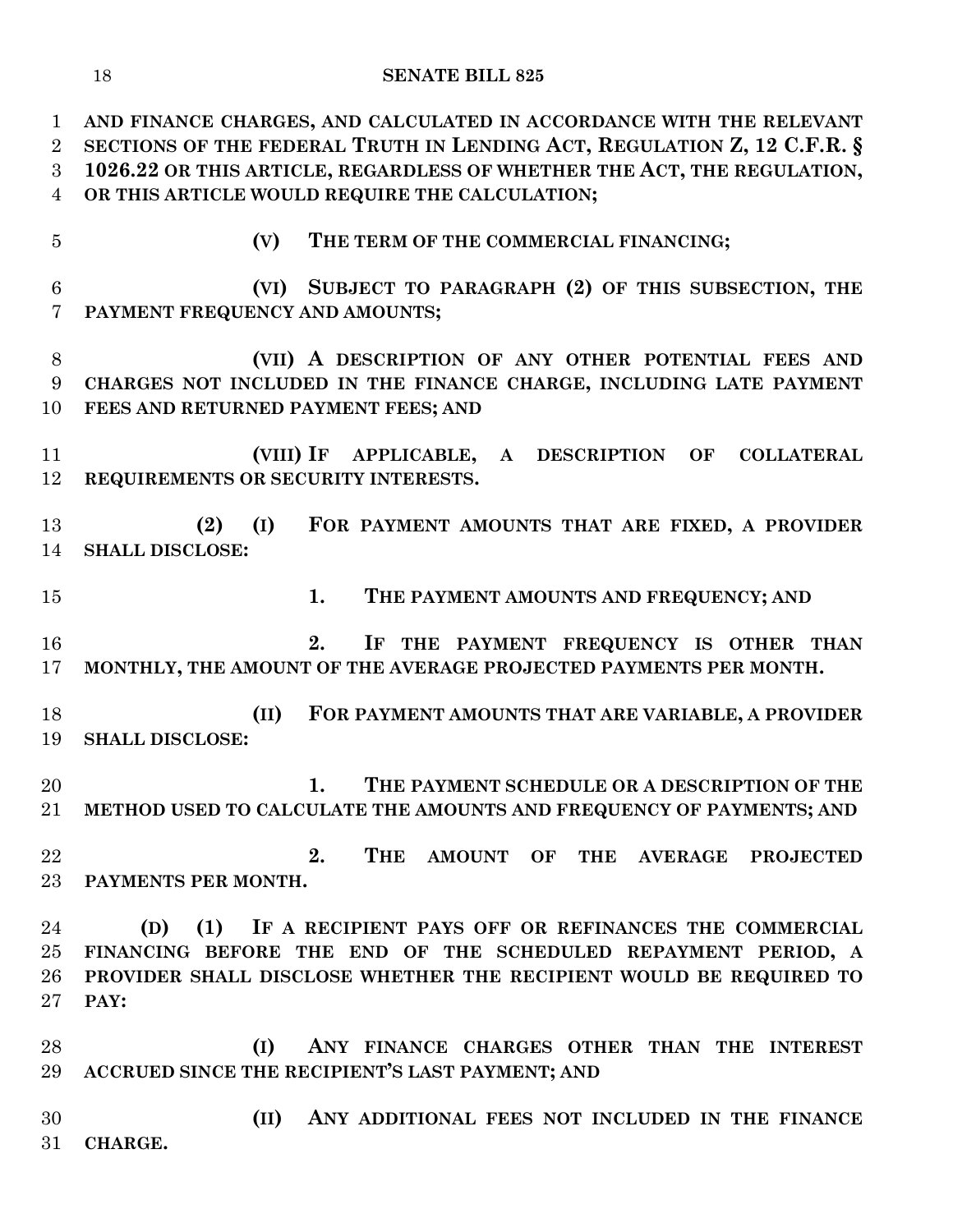**(2) IF A RECIPIENT WOULD BE REQUIRED TO PAY ADDITIONAL FINANCE CHARGES OTHER THAN THE INTEREST ACCRUED SINCE THE RECIPIENT'S LAST PAYMENT, A PROVIDER SHALL DISCLOSE THE PERCENTAGE OF ANY UNPAID PORTION OF THE FINANCE CHARGE AND MAXIMUM DOLLAR AMOUNT THE RECIPIENT COULD BE REQUIRED TO PAY.**

**12–1111. 12–1110.**

 **(A) A PROVIDER MAY REQUIRE A RECIPIENT TO PAY OFF THE BALANCE OF AN EXISTING COMMERCIAL FINANCING TRANSACTION FROM THE SAME PROVIDER AS A CONDITION OF OBTAINING A NEW OR RENEWAL COMMERCIAL FINANCING TRANSACTION.**

 **(B) IF A PROVIDER REQUIRES A RECIPIENT TO PAY OFF A COMMERCIAL FINANCING TRANSACTION BEFORE OBTAINING A NEW OR RENEWAL COMMERCIAL FINANCING TRANSACTION, THE PROVIDER SHALL DISCLOSE:**

 **(1) THE AMOUNT OF THE NEW OR RENEWAL COMMERCIAL FINANCING THAT WILL BE USED TO PAY OFF THE PORTION OF THE EXISTING COMMERCIAL FINANCING THAT CONSISTS OF ANY REQUIRED PREPAYMENT CHARGES; AND**

 **(2) ANY UNPAID INTEREST THAT WAS NOT FORGIVEN AT THE TIME THE NEW OR RENEWAL COMMERCIAL FINANCING WAS ENTERED INTO.**

 **(C) (1) FOR FINANCING FOR WHICH THE TOTAL REPAYMENT AMOUNT IS CALCULATED AS A FIXED AMOUNT, THE PREPAYMENT CHARGE IS EQUAL TO THE ORIGINAL FINANCE CHARGE MULTIPLIED BY THE AMOUNT OF THE NEW OR RENEWAL COMMERCIAL FINANCING USED TO PAY OFF THE EXISTING COMMERCIAL FINANCING TRANSACTION AS A PERCENTAGE OF THE TOTAL REPAYMENT AMOUNT, MINUS ANY PORTION OF THE TOTAL REPAYMENT AMOUNT FORGIVEN BY THE PROVIDER AT THE TIME OF PREPAYMENT.**

 **(2) IF THE PREPAYMENT CHARGE IS MORE THAN ZERO, THE PROVIDER SHALL RECORD THE AMOUNT AS THE ANSWER TO THE FOLLOWING QUESTION:**

 **"DOES THE NEW OR RENEWAL COMMERCIAL FINANCING TRANSACTION INCLUDE ANY AMOUNT THAT IS USED TO PAY UNPAID FINANCE CHARGE OR FEES, ALSO KNOWN AS DOUBLE DIPPING? YES, [ENTER AMOUNT]".**

 **(D) IF THE DISBURSEMENT AMOUNT OF THE NEW OR RENEWAL COMMERCIAL FINANCING TRANSACTION WILL BE REDUCED TO PAY DOWN ANY UNPAID PORTION OF THE OUTSTANDING BALANCE OF THE EXISTING COMMERCIAL**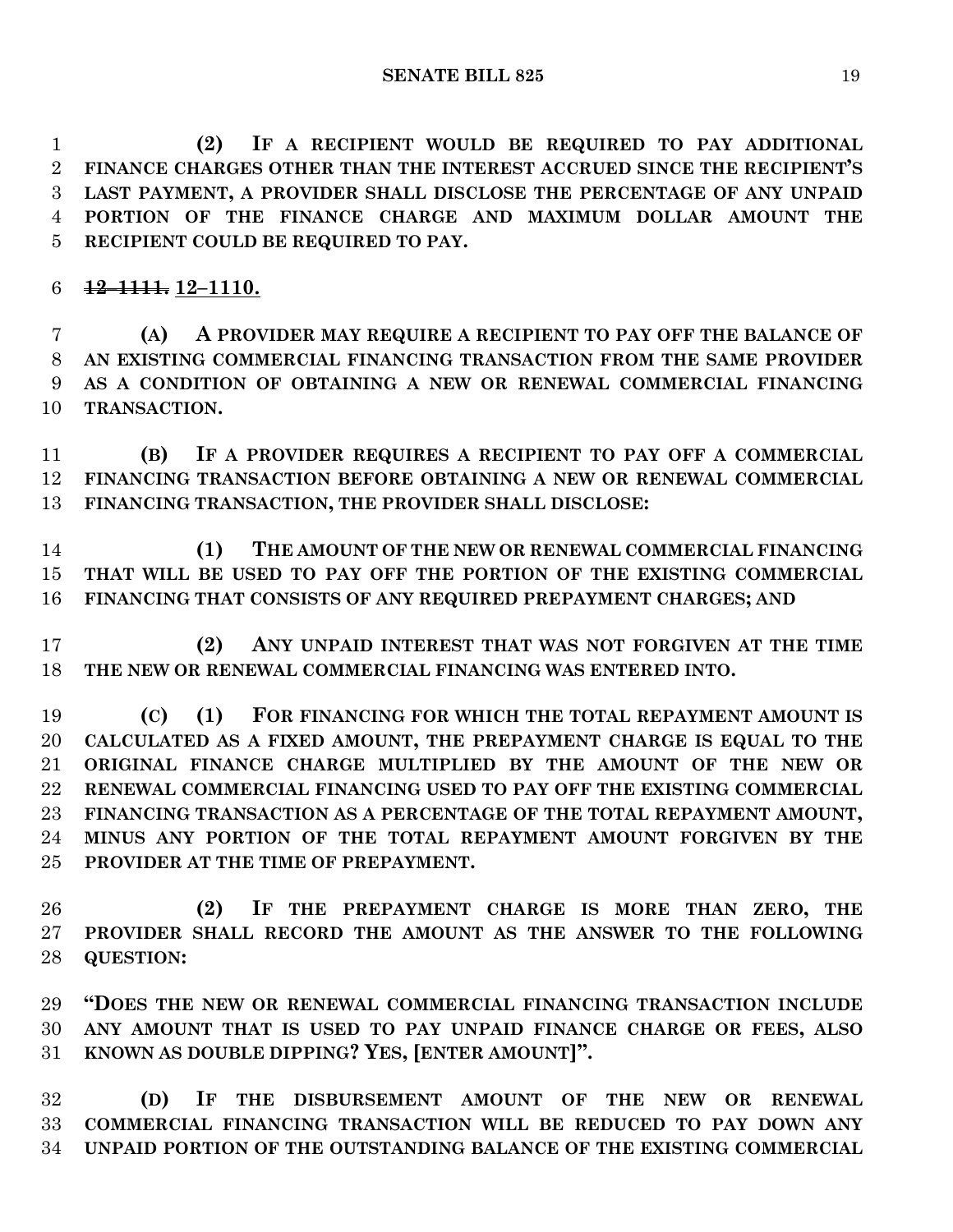**FINANCING, THE PROVIDER SHALL DISCLOSE THE ACTUAL DOLLAR AMOUNT BY WHICH THE DISBURSEMENT AMOUNT WILL BE REDUCED.**

## **12–1112. 12–1111.**

 **A RECIPIENT SHALL SIGN, MANUALLY OR ELECTRONICALLY, EACH APPLICABLE DISCLOSURE REQUIRED UNDER THIS SUBTITLE BEFORE A PROVIDER MAY ALLOW THE RECIPIENT TO PROCEED WITH THE COMMERCIAL FINANCING APPLICATION.**

**12–1113. 12–1112.**

 **(A) (1) NOTHING IN THIS SUBTITLE MAY BE CONSTRUED TO PREVENT A PROVIDER FROM DISCLOSING ADDITIONAL INFORMATION TO A RECIPIENT REGARDING A COMMERCIAL FINANCING TRANSACTION.**

 **(2) IF A PROVIDER PROVIDES ADDITIONAL DISCLOSURES TO A RECIPIENT OTHER THAN WHAT IS REQUIRED BY THIS SUBTITLE, THE ADDITIONAL DISCLOSURE IS NOT CONSIDERED A REQUIRED DISCLOSURE UNDER THIS SUBTITLE.**

 **(B) (1) IF ADDITIONAL METRICS OF FINANCING COSTS ARE DISCLOSED OR USED IN THE APPLICATION PROCESS FOR COMMERCIAL FINANCING, THE ADDITIONAL METRICS MAY NOT BE PRESENTED AS A RATE IF THEY ARE NOT THE ANNUAL INTEREST RATE OR THE ANNUAL PERCENTAGE RATE.**

 **(2) THE TERM "INTEREST", WHEN USED TO DESCRIBE A PERCENTAGE RATE, MAY BE USED ONLY TO DESCRIBE ANNUALIZED PERCENTAGE RATES, INCLUDING THE ANNUAL INTEREST RATE.**

 **(C) IF A PROVIDER STATES A RATE OF FINANCE CHARGE OR A FINANCING AMOUNT TO A RECIPIENT DURING THE APPLICATION PROCESS FOR COMMERCIAL FINANCING, THE PROVIDER SHALL ALSO STATE THE RATE AS AN "ANNUAL PERCENTAGE RATE", USING THAT TERM OR THE ABBREVIATION "APR".**

**12–1114. 12–1113.**

 **(A) TO CARRY OUT THIS SUBTITLE, THE COMMISSIONER SHALL ADOPT REGULATIONS SUBSTANTIALLY THE SAME AS REGULATIONS ADOPTED BY THE NEW YORK STATE DEPARTMENT OF FINANCIAL SERVICES REGARDING COMMERCIAL FINANCING.**

 **(B) THE COMMISSIONER SHALL APPROVE THE USE OF COMMERCIAL FINANCING DISCLOSURE FORMS APPROVED FOR USE IN OTHER STATES WITH**